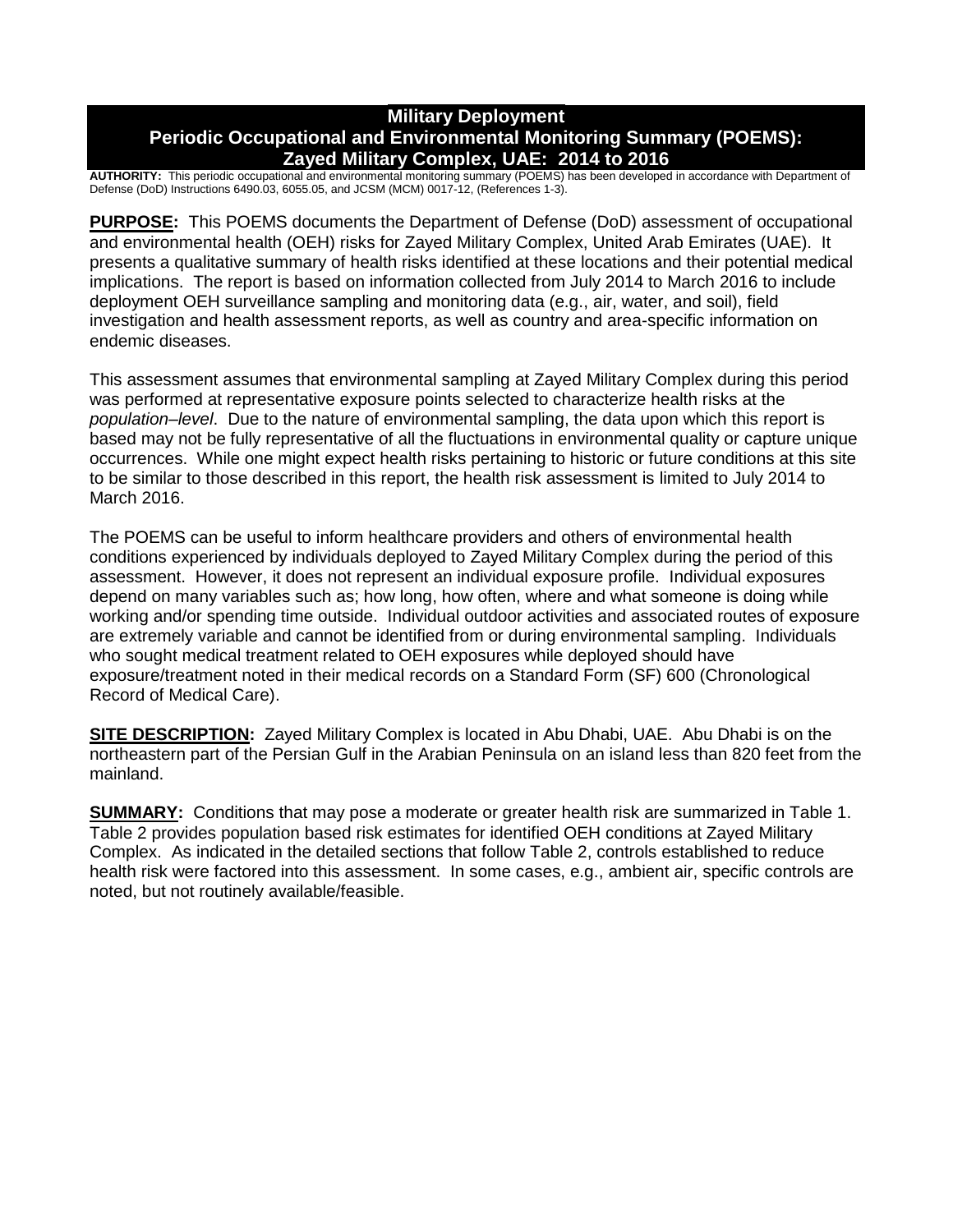#### **Table 1: Summary of Occupational and Environmental Conditions with MODERATE or Greater Health Risk**

#### *Short-term health risks & medical implications:*

The following hazards may be associated with potential acute health effects in some personnel during deployment at Zayed Military Complex, UAE:

Food/waterborne diseases (e.g., bacterial diarrhea, hepatitis A, diarrhea-protozoal); other endemic diseases (Crimean-Congo hemorrhagic fever, Leptospirosis, Q fever); heat stress; and continuous noise. For food/waterborne diseases (e.g., bacterial diarrhea, hepatitis A, diarrhea-protozoal), if ingesting local food and water, the health effects can temporarily incapacitate personnel (diarrhea) or result in prolonged illness (Hepatitis A). Risks from food/waterborne diseases may have been reduced with preventive medicine controls and mitigation, which includes Hepatitis A and Typhoid fever vaccinations and only drinking from approved water sources in accordance with standing CENTCOM policy. For other vector-borne endemic diseases (Crimean-Congo hemorrhagic fever), these diseases may constitute a significant risk due to exposure to biting vectors; risk reduced to low by proper wear of the treated uniform, application of repellent to exposed skin and bed net, and appropriate chemoprophylaxis. For water contact diseases (Leptospirosis) activities involving extensive contact with surface water increase risk. Animal contact diseases (Q fever), pose year-round risk. For heat stress, risk can be greater to unacclimated personnel, and for susceptible persons including those older than 45, of low fitness level, or with underlying medical conditions. Risks from heat stress may have been reduced with preventive medicine controls, work-rest cycles, and mitigation. For continuous noise exposure, the short-term risk is to personnel working near major noise sources; risk may have been reduced by appropriate hearing protection used by personnel in higher risk areas (around sources of continuous noise such as flightlines, landing zones, and power production).

Air quality: For inhalable coarse particulate matter less than 10 micrometers in diameter ( $PM_{10}$ ) from environmental dust, the PM<sup>10</sup> overall short-term risk was not evaluated due to 'no data for analysis.' For inhalable fine particulate matter less than 2.5 micrometers in diameter (PM<sub>2.5</sub>) from environmental dust, the PM<sub>2.5</sub> overall short-term risk was not evaluated due to nonrepresentative and insufficient data for analysis. However, Zayed Military Complex is an arid and dust-prone desert island environment, also subject to vehicle traffic. Consequently, exposures to PM<sub>10</sub> and PM<sub>2.5</sub> may vary, as conditions may vary, and may result in mild to more serious short-term health effects (e.g., eye, nose or throat and lung irritation) in some personnel while at this site, particularly exposures to high levels of dust such as during high winds or dust storms. For PM<sub>10</sub> and PM<sub>2.5</sub>, certain subgroups of the deployed forces (e.g., those with pre-existing asthma/cardio-pulmonary conditions) are at greatest risk of developing notable health effects. Although most effects from exposure to particulate matter should have resolved postdeployment, providers should be prepared to consider the relationship between deployment exposures and current complaints. Some individuals may have sought treatment for acute respiratory irritation during their time at Zayed Military Complex. Personnel who reported with symptoms or required treatment while at this site should have exposure/treatment noted in medical record (e.g., electronic medical record and/or on a Standard Form (SF) 600 (Chronological Record of Medical Care).

#### *Long-term health risks & medical implications:*

The following hazards may be associated with potential chronic health effects in some personnel during deployment at Zayed Military Complex, UAE:

The hazards associated with potential long-term health effects at Zayed Military Complex, UAE, include continuous noise. For continuous noise exposure, the long-term risk is to personnel working near major noise sources. Risk may have been reduced to personnel working near major noise sources (e.g., operations around sources of continuous noise such as flightlines, landing zones, and power production) by wearing proper hearing protection. Certain individuals may need to be followed/evaluated for specific occupational exposures/injuries (e.g., annual audiograms as part of the medical surveillance for those enrolled in the Hearing Conservation Program; and personnel covered by Respiratory Protection Program and/or Hazardous Waste/Emergency Responders Medical Surveillance).

Air Quality: For inhalable PM2.5 from environmental dust, the overall long-term risk was not evaluated for Zayed Military Complex due to nonrepresentative and insufficient data for analysis. Inhalable coarse PM<sup>10</sup> from environmental dust was not evaluated for long-term risk due to insufficient data for analysis and due no available health guidelines. However, Zayed Military Complex is an arid and dust-prone desert island environment, also subject to vehicle traffic, and conditions may have varied. For inhalational exposure to high levels of dust and particulate matter, such as during high winds or dust storms, it is considered possible that some otherwise healthy personnel who were exposed for a long-term period to dust and particulate matter could develop certain health conditions (e.g., reduced lung function, cardiopulmonary disease). Personnel with a history of asthma or cardiopulmonary disease could potentially be more likely to develop such chronic health conditions. While the PM exposures are documented and archived, at this time there are no specific recommended, post-deployment medical surveillance evaluations or treatments. Providers should still consider overall individual health status (e.g., any underlying conditions/susceptibilities) and any potential unique individual exposures (such as occupational or specific personal dosimeter data) when assessing individual concerns.

> Page 2 of 19 Reviewed by CENTCOM SG (21 February 2017) Final Approval Date (2 May 2018)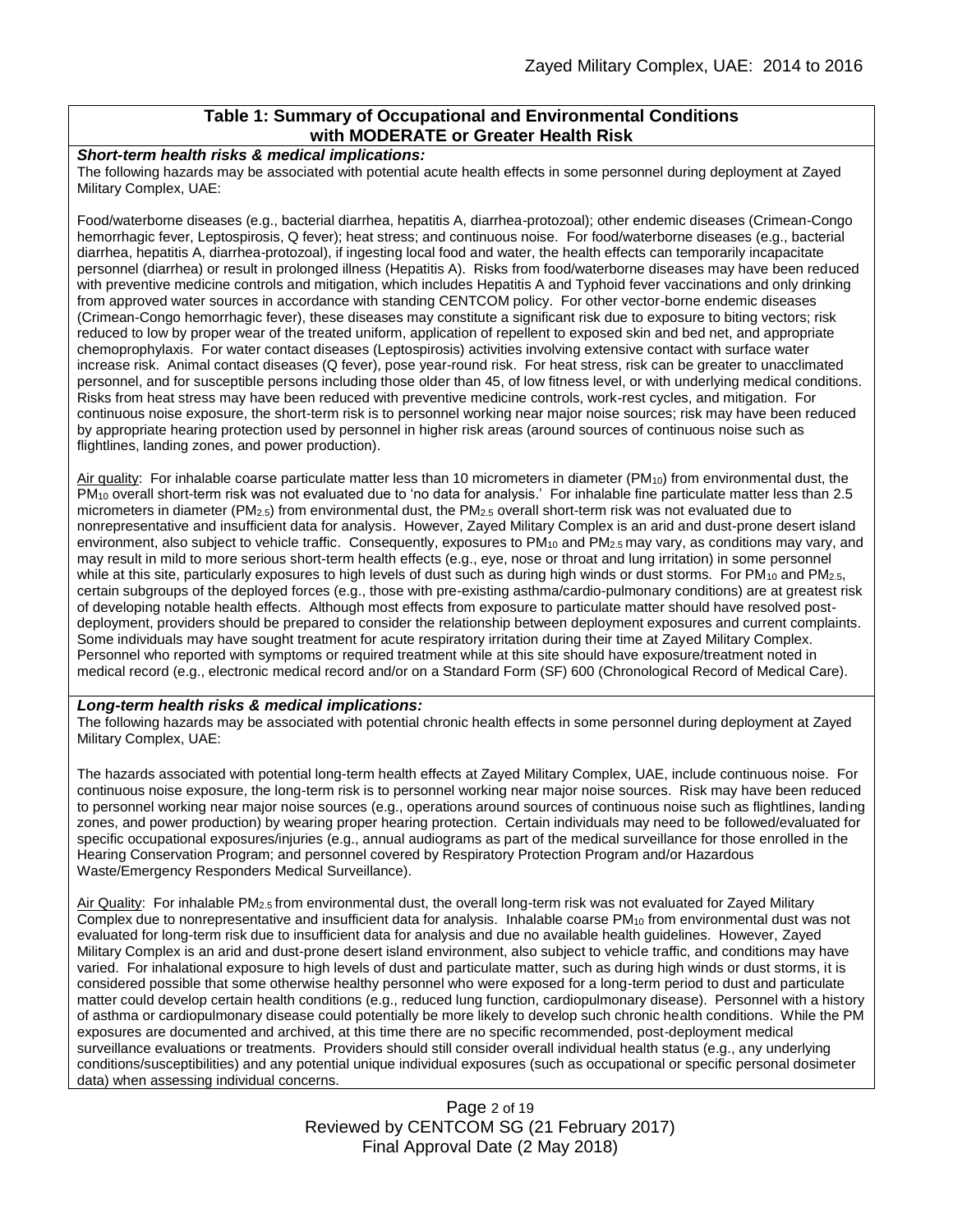| Source of<br><b>Identified</b><br>Health Risk <sup>3</sup>                           | <b>Unmitigated Health Risk</b><br>Estimate <sup>4</sup>                                                                                                                                                                                                                                                                                                                                           | <b>Control Measures</b><br>Implemented                                                                                                                 | <b>Residual Health Risk Estimate<sup>4</sup></b>                                                                                                                                                                                                                                                                                                                                                  |
|--------------------------------------------------------------------------------------|---------------------------------------------------------------------------------------------------------------------------------------------------------------------------------------------------------------------------------------------------------------------------------------------------------------------------------------------------------------------------------------------------|--------------------------------------------------------------------------------------------------------------------------------------------------------|---------------------------------------------------------------------------------------------------------------------------------------------------------------------------------------------------------------------------------------------------------------------------------------------------------------------------------------------------------------------------------------------------|
| <b>AIR</b>                                                                           |                                                                                                                                                                                                                                                                                                                                                                                                   |                                                                                                                                                        |                                                                                                                                                                                                                                                                                                                                                                                                   |
| Particulate matter<br>less than 10<br>micrometers in<br>diameter (PM <sub>10</sub> ) | Short-term: No data available. Daily<br>levels vary; acute health effects (e.g.,<br>upper respiratory tract irritation) more<br>pronounced during peak days. More<br>serious effects are possible in<br>susceptible persons (e.g., those with<br>asthma/existing respiratory diseases)<br>Long-term: No health guidelines and<br>insufficient data were available for<br>health risk analysis.    | Limiting strenuous<br>physical activities when air<br>quality is especially poor;<br>and actions such as<br>closing tent flaps,<br>windows, and doors. | Short-term: No data available. Daily<br>levels vary; acute health effects (e.g.,<br>upper respiratory tract irritation) more<br>pronounced during peak days. More<br>serious effects are possible in<br>susceptible persons (e.g., those with<br>asthma/existing respiratory diseases)<br>Long-term: No health guidelines and<br>insufficient data were available for<br>health risk analysis.    |
| Particulate matter<br>less than 2.5                                                  | Short-term: Data not representative<br>of exposure and is insufficient to<br>characterize risk. Daily levels vary;<br>acute health effects (e.g., upper<br>respiratory tract irritation) more<br>pronounced during peak days. More<br>serious effects are possible in<br>susceptible persons (e.g., those with<br>asthma/existing respiratory diseases).<br>Long-term: Data not representative of | Limiting strenuous<br>physical activities when air<br>quality is especially poor;<br>and actions such as<br>closing tent flaps,<br>windows, and doors. | Short-term: Data not representative of<br>exposure and is insufficient to<br>characterize risk. Daily levels vary;<br>acute health effects (e.g., upper<br>respiratory tract irritation) more<br>pronounced during peak days. More<br>serious effects are possible in<br>susceptible persons (e.g., those with<br>asthma/existing respiratory diseases).<br>Long-term: Data not representative of |
| micrometers in<br>diameter (PM <sub>2.5</sub> )                                      | exposure and is insufficient to<br>characterize risk. A small percentage<br>of personnel may be at increased risk<br>for developing chronic conditions,<br>particularly those more susceptible to<br>acute effects (e.g., those with<br>asthma/pre-existing respiratory<br>diseases).                                                                                                             |                                                                                                                                                        | exposure and is insufficient to<br>characterize risk. A small percentage<br>of personnel may be at increased risk<br>for developing chronic conditions,<br>particularly those more susceptible to<br>acute effects (e.g., those with<br>asthma/pre-existing respiratory<br>diseases).                                                                                                             |
| <b>ENDEMIC</b><br><b>DISEASE</b>                                                     |                                                                                                                                                                                                                                                                                                                                                                                                   |                                                                                                                                                        |                                                                                                                                                                                                                                                                                                                                                                                                   |
| Food<br>borne/Waterborne<br>(e.g., diarrhea-<br>bacteriological)                     | Short-term: High (Bacterial diarrhea)<br>to Moderate (Hepatitis A, Diarrhea-<br>protozoal) to Low (Brucellosis,<br>Hepatitis E, Typhoid fever). If<br>ingesting local food/water, the health<br>effects can temporarily incapacitate<br>personnel (diarrhea) or result in<br>prolonged illness (Hepatitis A,<br>Typhoid fever, Brucellosis, Hepatitis<br>E).                                      | Preventive measures<br>include Hepatitis A and<br>Typhoid fever vaccination<br>and consumption of food<br>and water only from<br>approved sources.     | Short-term: Low to none                                                                                                                                                                                                                                                                                                                                                                           |
|                                                                                      | Long-term: Not an identified source<br>of health risk.                                                                                                                                                                                                                                                                                                                                            |                                                                                                                                                        | Long-term: No data available                                                                                                                                                                                                                                                                                                                                                                      |
| Arthropod Vector<br>Borne                                                            | Short-term: Moderate (Crimean-<br>Congo hemorrhagic fever) to Low<br>(Leishmaniasis-cutaneous,<br>Leishmaniasis- visceral, Sindbis,<br>Sandfly fever, Typhus-murine, West<br>Nile fever).                                                                                                                                                                                                         | Preventive measures<br>include proper wear of<br>treated uniform,<br>application of repellent to<br>exposed skin and bed net<br>use.                   | Short-term: Low                                                                                                                                                                                                                                                                                                                                                                                   |
|                                                                                      | Long-term: Low (Leishmaniasis-<br>visceral infection)                                                                                                                                                                                                                                                                                                                                             |                                                                                                                                                        | Long-term: No data available                                                                                                                                                                                                                                                                                                                                                                      |
| Water-Contact<br>(e.g., wading,<br>swimming)                                         | Short-term: Moderate for<br>Leptospirosis.                                                                                                                                                                                                                                                                                                                                                        | Recreational swimming in<br>surface waters not likely in                                                                                               | Short-term: Low to none for<br>Leptospirosis.                                                                                                                                                                                                                                                                                                                                                     |
|                                                                                      | Long-term: No data available                                                                                                                                                                                                                                                                                                                                                                      | this area of UAE during<br>this time period.                                                                                                           | Long-term: No data available                                                                                                                                                                                                                                                                                                                                                                      |

Page 3 of 19 Reviewed by CENTCOM SG (21 February 2017) Final Approval Date (2 May 2018)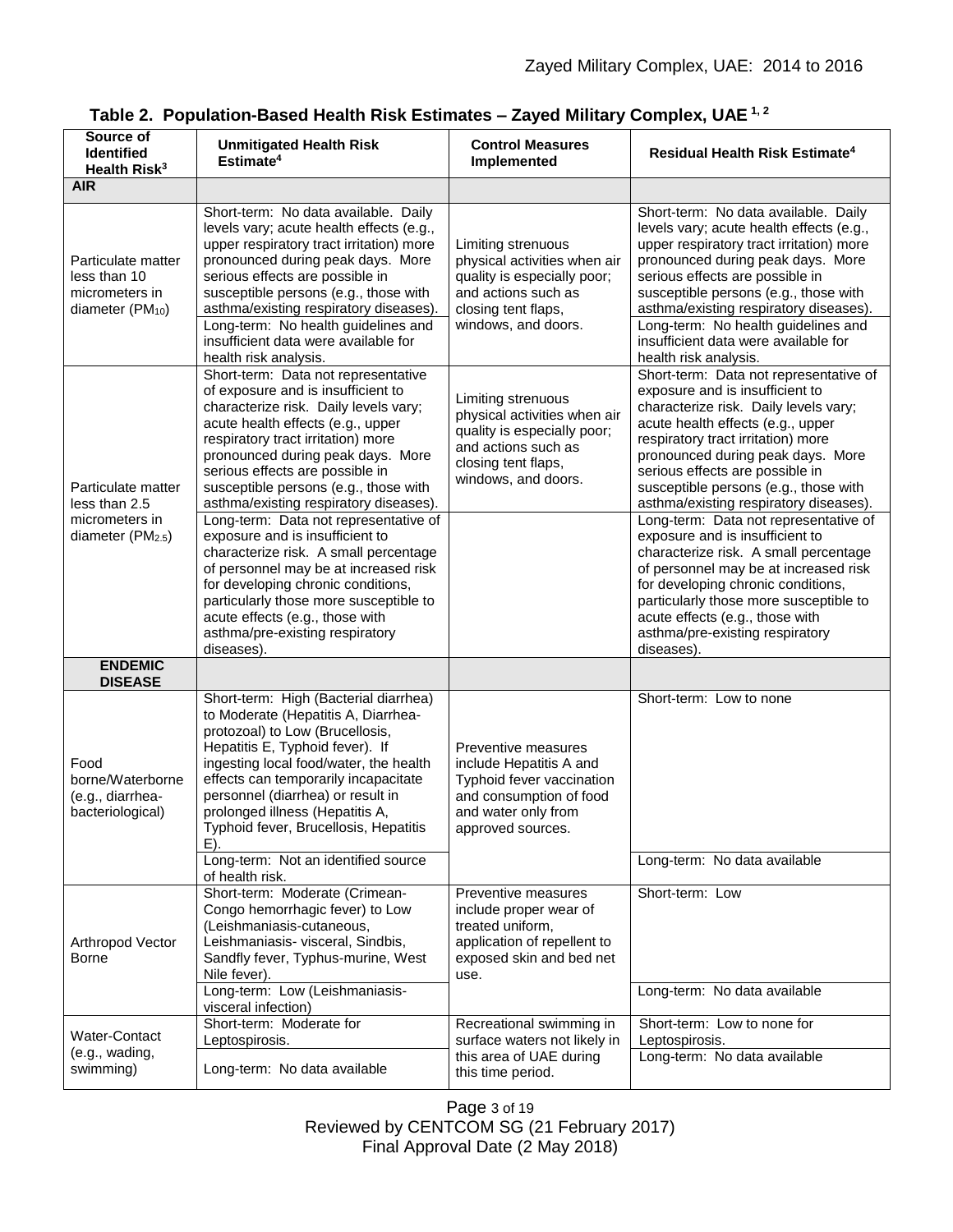| Source of<br><b>Identified</b><br>Health Risk <sup>3</sup> | <b>Unmitigated Health Risk</b><br>Estimate <sup>4</sup>                                                                                                                                                                                                                    | <b>Control Measures</b><br>Implemented                                                                                                                                                                                                                                                                                                             | <b>Residual Health Risk Estimate<sup>4</sup></b>                                                                                                                                                                                     |
|------------------------------------------------------------|----------------------------------------------------------------------------------------------------------------------------------------------------------------------------------------------------------------------------------------------------------------------------|----------------------------------------------------------------------------------------------------------------------------------------------------------------------------------------------------------------------------------------------------------------------------------------------------------------------------------------------------|--------------------------------------------------------------------------------------------------------------------------------------------------------------------------------------------------------------------------------------|
| Respiratory                                                | Short-term: Low ([Tuberculosis (TB)],<br>Meningococcal meningitis).                                                                                                                                                                                                        | Providing adequate work<br>and living space; medical                                                                                                                                                                                                                                                                                               | Short-term: Low to none                                                                                                                                                                                                              |
|                                                            | Long-term: No data available                                                                                                                                                                                                                                               | screening, and<br>vaccination.                                                                                                                                                                                                                                                                                                                     | Long-term: No data available                                                                                                                                                                                                         |
|                                                            | Short-term: Moderate (Q-fever), Low<br>(Rabies).                                                                                                                                                                                                                           | Prohibiting contact with,<br>adoption, or feeding of                                                                                                                                                                                                                                                                                               | Short-term: Low to none                                                                                                                                                                                                              |
| <b>Animal Contact</b>                                      | Long-term: Low (Rabies)                                                                                                                                                                                                                                                    | feral animals in<br>accordance with (IAW)<br>U.S. Central Command<br>(CENTCOM) General<br>Order (GO) 1C. Risks are<br>further reduced in the<br>event of assessed contact<br>by prompt post-exposure<br>rabies prophylaxis IAW<br>The Center for Disease<br>Control's (CDC) Advisory<br>Committee on<br><b>Immunization Practices</b><br>guidance. | Long-term: No data available                                                                                                                                                                                                         |
| <b>VENOMOUS</b><br><b>ANIMAL/</b><br><b>INSECTS</b>        |                                                                                                                                                                                                                                                                            |                                                                                                                                                                                                                                                                                                                                                    |                                                                                                                                                                                                                                      |
| Snakes,<br>scorpions, and<br>spiders                       | Short-term: Low, if encountered,<br>effects of venom vary with species<br>from mild localized swelling to<br>potentially lethal effects.                                                                                                                                   | Risk reduced by avoiding<br>contact, proper wear of<br>the uniform (especially<br>footwear), and timely<br>treatment.                                                                                                                                                                                                                              | Short-term: Low, if encountered,<br>effects of venom vary with species<br>from mild localized swelling to<br>potentially lethal effects.                                                                                             |
|                                                            | Long-term: Not an identified source<br>of health risk.                                                                                                                                                                                                                     |                                                                                                                                                                                                                                                                                                                                                    | Long-term: No data available                                                                                                                                                                                                         |
| <b>HEAT/COLD</b><br><b>STRESS</b>                          |                                                                                                                                                                                                                                                                            |                                                                                                                                                                                                                                                                                                                                                    |                                                                                                                                                                                                                                      |
| Heat                                                       | Short-term: High in unacclimated<br>personnel.<br>Long-term: Low, However, the health<br>risk may be greater to certain<br>susceptible persons-those older (i.e.,<br>greater than 45 years), in lesser<br>physical shape, or with underlying<br>medical/health conditions. | Work-rest cycles, proper<br>hydration and nutrition,<br>and Wet Bulb Globe<br>Temperature (WBGT)<br>monitoring.                                                                                                                                                                                                                                    | Short-term: Low<br>Long-term: Low; However, the risk<br>may be greater to certain susceptible<br>persons-those older (i.e., greater than<br>45 years), in lesser physical shape, or<br>with underlying medical/health<br>conditions. |
| Cold                                                       | Short-term: Low                                                                                                                                                                                                                                                            | Risks from cold stress<br>reduced with protective<br>measures such as use of<br>the buddy system, limiting<br>exposure during cold<br>weather, proper wear of<br>issued protective clothing,<br>and proper nutrition and<br>hydration.                                                                                                             | Short-term: Low risk of cold<br>stress/injury.                                                                                                                                                                                       |
|                                                            | Long-term: Low, Long-term health<br>implications from cold injuries were<br>rare but could occur, especially from<br>more serious injuries such as<br>frostbite.                                                                                                           |                                                                                                                                                                                                                                                                                                                                                    | Long-term: Low; Long-term health<br>implications from cold injuries were<br>rare but could occur, especially from<br>more serious injuries such as frostbite.                                                                        |
| <b>NOISE</b>                                               |                                                                                                                                                                                                                                                                            |                                                                                                                                                                                                                                                                                                                                                    |                                                                                                                                                                                                                                      |
| Continuous<br>(Flightline, Power<br>Production)            | Short-term: High to Low, High risk to<br>individuals working near major noise<br>sources without proper hearing<br>protection.                                                                                                                                             | Hearing protection used<br>by personnel in higher risk<br>areas                                                                                                                                                                                                                                                                                    | Short-term: Low risk to the majority of<br>personnel and to individuals working<br>near major noise sources who use<br>proper hearing protection.                                                                                    |

Page 4 of 19 Reviewed by CENTCOM SG (21 February 2017) Final Approval Date (2 May 2018)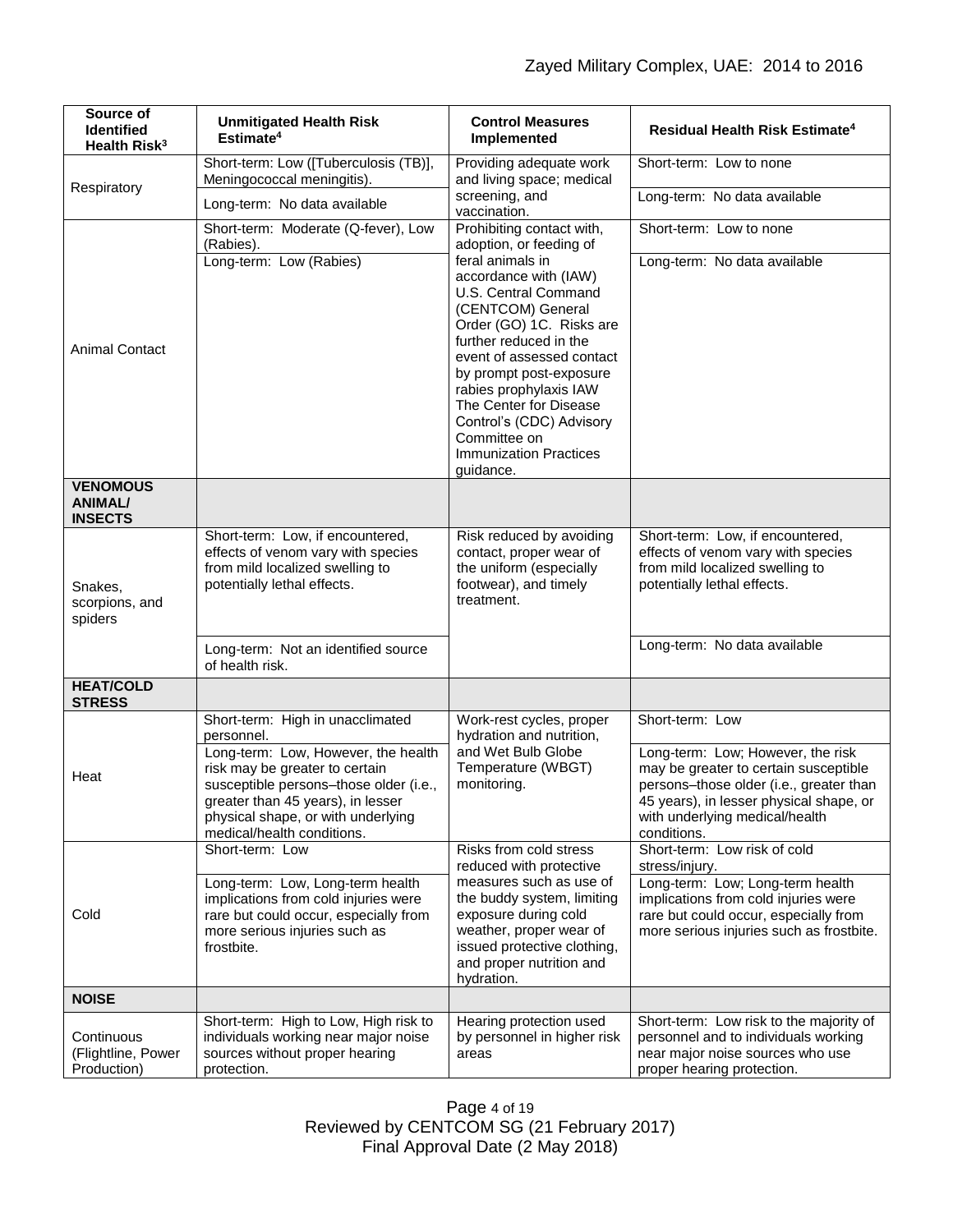| Source of<br><b>Identified</b><br>Health Risk <sup>3</sup>                                                                                                                                                                                                                                                                                                                                                                                                                                                                                                                                         | <b>Unmitigated Health Risk</b><br>Estimate <sup>4</sup>                                                                       | <b>Control Measures</b><br><b>Implemented</b> | Residual Health Risk Estimate <sup>4</sup>                                                                                                       |  |  |
|----------------------------------------------------------------------------------------------------------------------------------------------------------------------------------------------------------------------------------------------------------------------------------------------------------------------------------------------------------------------------------------------------------------------------------------------------------------------------------------------------------------------------------------------------------------------------------------------------|-------------------------------------------------------------------------------------------------------------------------------|-----------------------------------------------|--------------------------------------------------------------------------------------------------------------------------------------------------|--|--|
|                                                                                                                                                                                                                                                                                                                                                                                                                                                                                                                                                                                                    | Long-term: High to Low, High risk to<br>individuals working near major noise<br>sources without proper hearing<br>protection. |                                               | Long-term: Low risk to the majority of<br>personnel and to individuals working<br>near major noise sources who use<br>proper hearing protection. |  |  |
| <b>UNIQUE</b><br><b>INCIDENTS/</b><br><b>CONCERNS</b>                                                                                                                                                                                                                                                                                                                                                                                                                                                                                                                                              |                                                                                                                               |                                               |                                                                                                                                                  |  |  |
|                                                                                                                                                                                                                                                                                                                                                                                                                                                                                                                                                                                                    | Short-term: Zayed Military Complex<br>does not have a burn pit.                                                               |                                               | Short-term: Zayed Military Complex<br>does not have a burn pit.                                                                                  |  |  |
| <b>Burn Pits</b>                                                                                                                                                                                                                                                                                                                                                                                                                                                                                                                                                                                   | Long-term: Zayed Military Complex<br>does not have a burn pit.                                                                |                                               | Long-term: Zayed Military Complex<br>does not have a burn pit.                                                                                   |  |  |
| This Summary Table provides a qualitative estimate of population-based short- and long-term health risks associated with the general ambient<br>and occupational environment conditions at Zayed Military Complex. It does not represent a unique individual exposure profile. Actual individual<br>exposures and health effects depend on many variables. For example, while a chemical may be present in the environment, if a person does not<br>inhale ingest or contact a specific dose of the chemical for adequate duration and frequency then there may be no health risk. Alternatively a |                                                                                                                               |                                               |                                                                                                                                                  |  |  |

inhale, ingest, or contact a specific dose of the chemical for adequate duration and frequency, then there may be no health risk. Alternatively, a person at a specific location may experience a unique exposure which could result in a significant individual exposure. Any such person seeking medical care should have their specific exposure documented in an SF600.

<sup>2</sup> This assessment is based on specific environmental sampling data and reports obtained from July 2014 to March 2016. Sampling locations are assumed to be representative of exposure points for the camp population but may not reflect all the fluctuations in environmental quality or capture unique exposure incidents.

<sup>3</sup> This Summary Table is organized by major categories of identified sources of health risk. It only lists those sub-categories specifically identified and addressed at Zayed Military Complex. The health risks are presented as Low, Moderate, High or Extremely High for both short- and long-term health effects. The health risk level is based on an assessment of both the potential severity of the health effects that could be caused and probability of the exposure that would produce such health effects. Details can be obtained from the Army Public Health Center (Provisional) [APHC (Prov)]. Where applicable, "None Identified" is used when a potential exposure was identified, no health risk of either a specific short- or long-term health effects were determined. More detailed descriptions of OEH exposures that were evaluated but determined to pose no health risk are discussed in the following sections of this report.

<sup>4</sup> Health risks in this Summary Table are based on quantitative surveillance thresholds (e.g., endemic disease rates; host/vector/pathogen surveillance) or screening levels, e.g., Military Exposure Guidelines (MEGs) for chemicals*.* Some previous assessment reports may provide slightly inconsistent health risk estimates because quantitative criteria such as MEGs may have changed since the samples were originally evaluated and/or because this assessment makes use of all historic site data while previous reports may have only been based on a select few samples.

# **1 Discussion of Health Risks at Zayed Military Complex, UAE by Source**

The following sections provide additional information about the OEH conditions summarized above. All risk assessments were performed using the methodology described in the U. S. Army Public Health Command Technical Guide 230, *Environmental Health Risk Assessment and Chemical Exposure Guidelines for Deployed Military Personnel* (Reference 4). All OEH risk estimates represent residual risk after accounting for preventive controls in place. Occupational exposures and exposures to endemic diseases are greatly reduced by preventive measures. For environmental exposures related to airborne dust, there are limited preventive measures available, and available measures have little efficacy in reducing exposure to ambient conditions.

For the analyses, means are followed by standard deviation (SD). Risk characterization will be based on the 95 percent upper confidence level of the arithmetic mean (95% UCL) or the arithmetic mean depending on the quality and quantity of the data being evaluated.

### **2 Air**

2.1 Site-Specific Sources Identified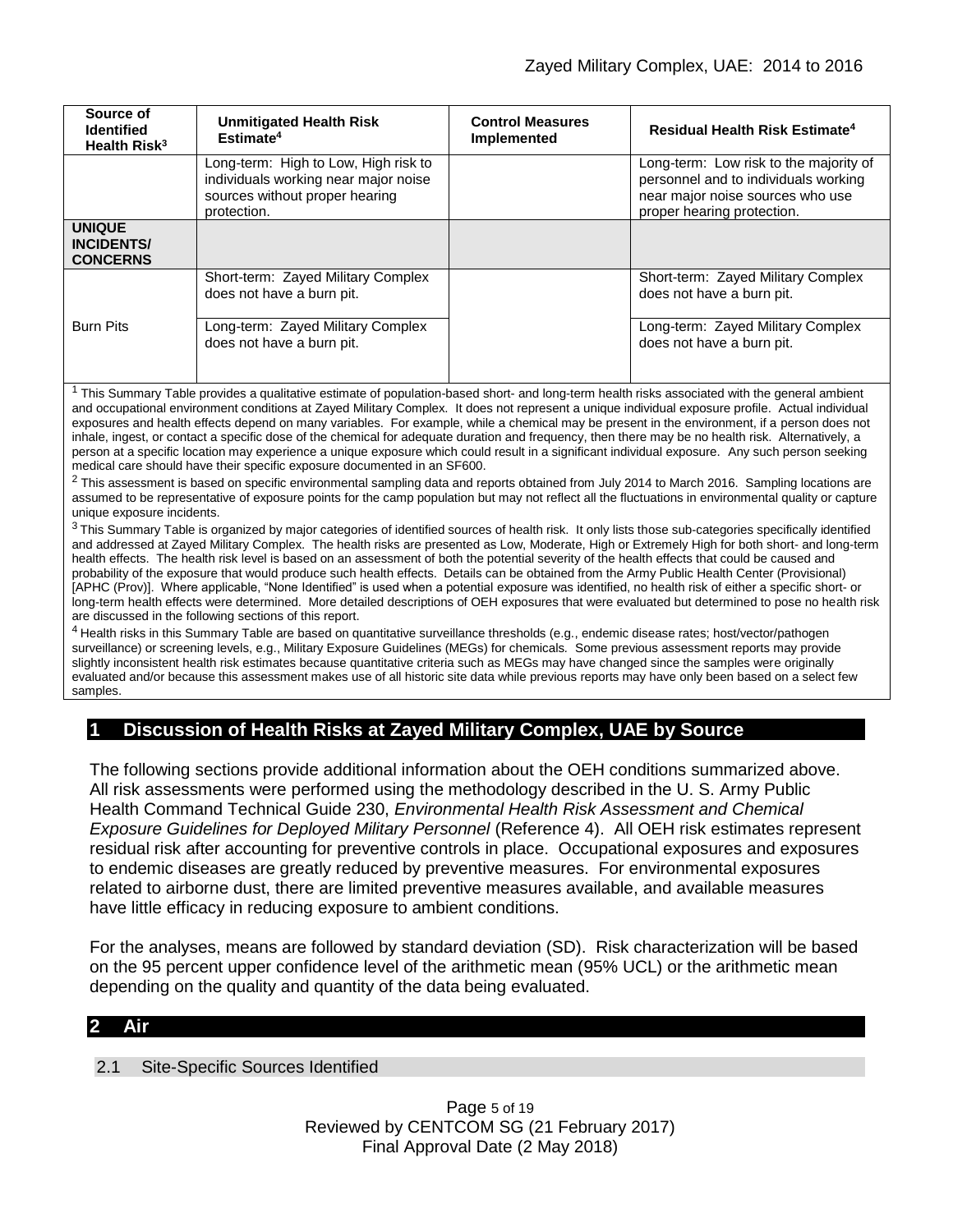Personnel deployed to Zayed Military Complex were exposed to various airborne contaminants as identified by monitoring and sampling efforts between July 2014 to March 2016. Sources of airborne contaminants at the base camp included diesel vehicle and generator exhaust, and dust from unpaved roads and surfaces. In addition, dust storms and periods of high winds contributed to particulate matter (PM) exposures above health-based MEGs at Zayed Military Complex.

## 2.2 Particulate Matter, less than 10 micrometers  $(PM_{10})$

## 2.2.1 Exposure Guidelines:

Short Term (24-hour)  $PM_{10}$  (micrograms per cubic meter, (μg/m<sup>3</sup>):

- 
- $\bullet$  Marginal MEG = 420
- $\bullet$  Critical MEG = 600
	- 2.2.2 Sample data/Notes:

There were no PM<sub>10</sub> samples from Zayed Military Complex.

2.2.3 Short-term and long-term health risks:

## **Not Evaluated.**

2.3 Particulate Matter, less than 2.5 micrometers  $(PM_{2.5})$ 

2.3.1 Exposure Guidelines:

Short Term (24-hour)  $PM<sub>2.5</sub>$  ( $\mu$ g/m<sup>3</sup>):

- 
- 
- Critical MEG  $= 500$

2.3.2 Sample data/Notes:

One valid  $PM_{2.5}$  sample was collected on 23 March 2015. The 24-hour  $PM_{2.5}$  concentration was 16 μg/m<sup>3</sup>. There were no sampling data for 2014 and 2016. The data were not representative of annual exposure and were insufficient to characterize the potential short-term and long-term health risks from PM2.5 exposure to U.S. personnel.

2.3.3 Short-term and long-term health risks:

## **Not Evaluated.**

## 2.4 Airborne Metals from  $PM_{10}$  and  $PM_{2.5}$

*Samples data/Notes: All airborne metals were below their respective MEGs.*

Page 6 of 19 Reviewed by CENTCOM SG (21 February 2017) Final Approval Date (2 May 2018)

):  $Long-term (1-year) PM<sub>2.5</sub> MEGs (µg/m<sup>3</sup>):$ 

- Negligible MEG = 65 Negligible MEG = 15
- Marginal MEG =  $250$   $\bullet$  Marginal MEG =  $65$
- 
- Negligible  $MEG = 250$   $\bullet$  Not defined and not available.

Long-term  $PM_{10}$  MEG ( $\mu$ g/m<sup>3</sup>):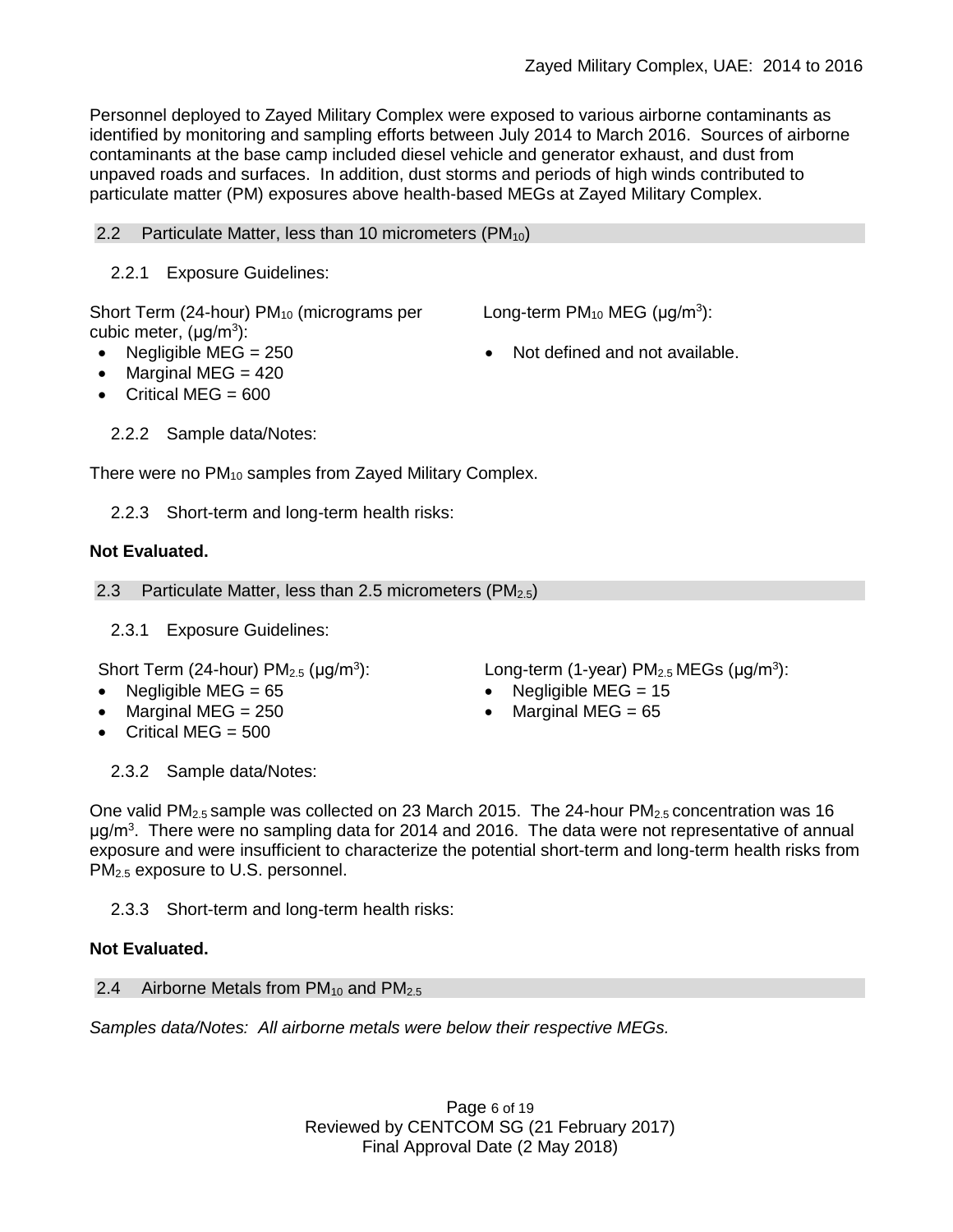#### 2.5 Volatile Organic Compounds (VOC)

The likely sources of VOC on Zayed Military Complex were the result of fuel storage and transfers between storage tanks, vehicles and aircraft and vehicle and aircraft emissions. However, there were no VOC samples from Zayed Military Complex.

### **3 Soil**

### 3.1 Site-Specific Sources Identified

3.1.1 Sample data/Notes:

Two valid soil samples were collected at Zayed Military Complex in July 2014 (one sample) and May 2015 (one sample). The two composite samples were taken at the Zayed Military City and the fuel farm. There were no sampling data for 2016.

The primary soil contamination exposure pathways are via dermal contact and dust inhalation. Typical parameters analyzed for included semi volatile organic compounds (SVOCs), heavy metals, polychlorinated biphenyls (PCBs), pesticides, herbicides. If the contaminant was known or suspected, other parameters may have been analyzed for (i.e., Total petroleum hydrocarbons (TPH) and polycyclic aromatic hydrocarbons (PAH) near fuel spills). For the risk assessment, personnel are assumed to remain at this location for 6 months to 1 year.

3.1.2 Short-term health risk:

Currently, sampling data for soil are not evaluated for short-term (acute) health risks.

3.1.3 Long-term health risk:

No parameters exceeded the 1-year Negligible MEGs.

#### **4 Water**

In order to assess the risk to U.S. personnel from exposure to water in theater, the Army Public Health Center (Provisional) [APHC (Prov)] identified the most probable exposure pathways based on available information. The water exposures considered were the ingestion of water used for drinking and the use of water for non-drinking purposes (such as personal hygiene, or showering).

#### 4.1 Drinking Water

4.1.1 Site-Specific Sources Identified

Bottled water was the primary drinking water source. There were no drinking water samples from Zayed Military Complex.

4.1.2 Short-term and long-term health risks: **Not Evaluated.**

> Page 7 of 19 Reviewed by CENTCOM SG (21 February 2017) Final Approval Date (2 May 2018)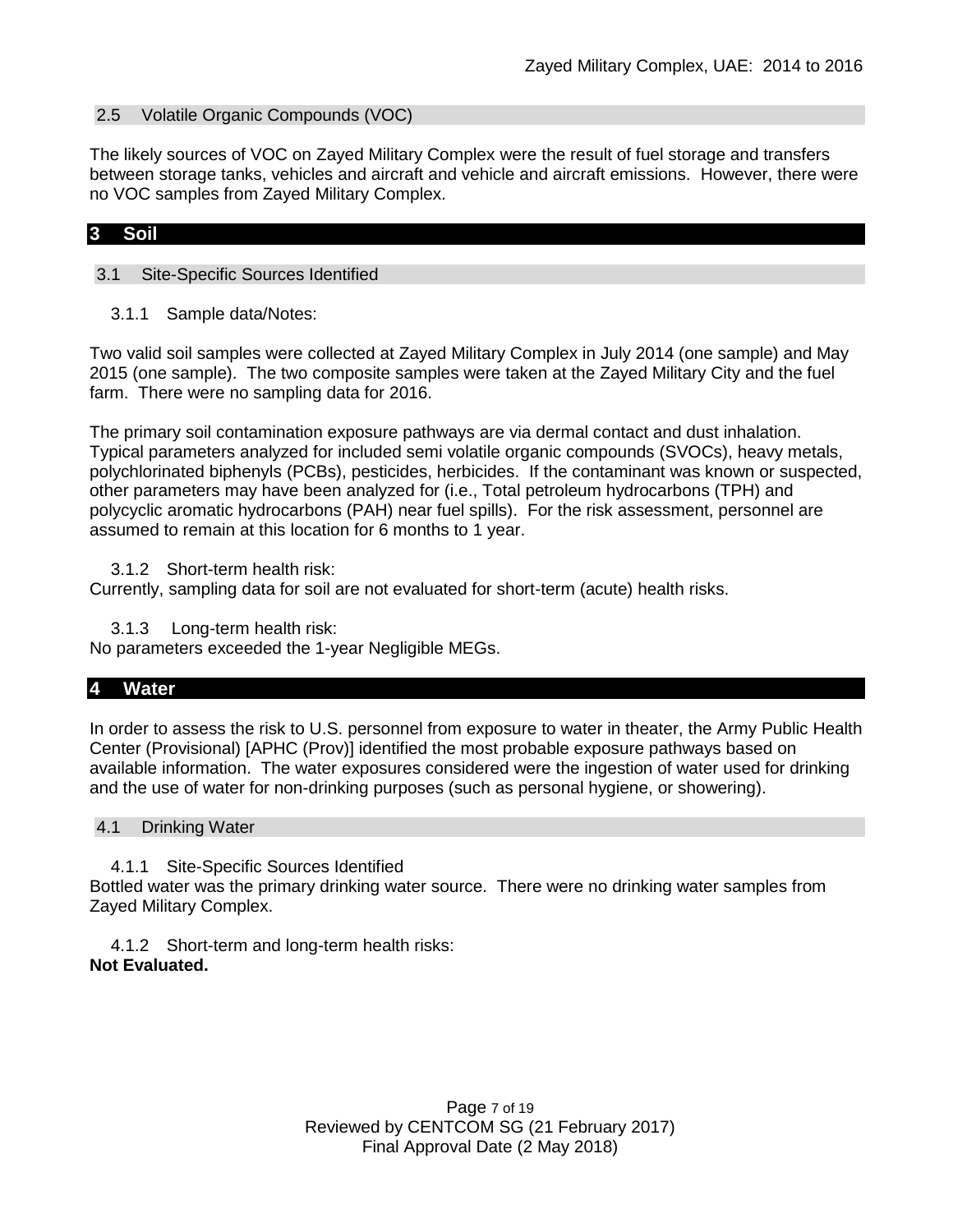## 4.2 Water: Used for Other Purposes (Personal Hygiene, Showering, etc.)

U.S. personnel used municipal water at Zayed Military Complex for non-drinking purposes (i.e., personal hygiene, and showering, etc.).

4.2.1 Sample data/Notes:

Three valid water samples representing non-drinking water were collected in 2014 (one sample), 2015 (one sample) and 2016 (one sample) from municipal water.

4.2.2 Short-term and long-term health risks:

The data were not representative of exposure and were insufficient to characterize the potential shortterm and long-term health risks from non- drinking water exposure to U.S. personnel. All detected chemicals from collected samples were below the short- and long-term Negligible MEGs.

## **5 Military Unique**

5.1 Chemical Biological, Radiological Nuclear (CBRN) Weapons:

No specific hazard sources were documented in the Defense Occupational and Environmental Health Readiness System (DOEHRS) or the Military Exposure Surveillance Library (MESL) from July 2014 to March 2016 timeframe (References 1 and 5).

### 5.2 Depleted Uranium (DU):

No specific hazard sources were documented in the DOEHRS or the MESL from July 2014 to March 2016 timeframe (References 1 and 5).

### 5.3 Ionizing Radiation:

No specific hazard sources were documented in the DOEHRS or the MESL from July 2014 to March 2016 timeframe (References 1 and 5).

### 5.4 Non-Ionizing Radiation:

No specific hazard sources were documented in the DOEHRS or the MESL from July 2014 to March 2016 timeframe (References 1 and 5).

### **6 Endemic Diseases 1**

 $\overline{a}$ 

This document lists the endemic diseases reported in the region, its specific health risks and severity and general health information about the diseases. CENTCOM Modification (MOD) 12 (Reference 6) lists deployment requirements, to include immunizations and chemoprophylaxis, in effect during the timeframe of this POEMS.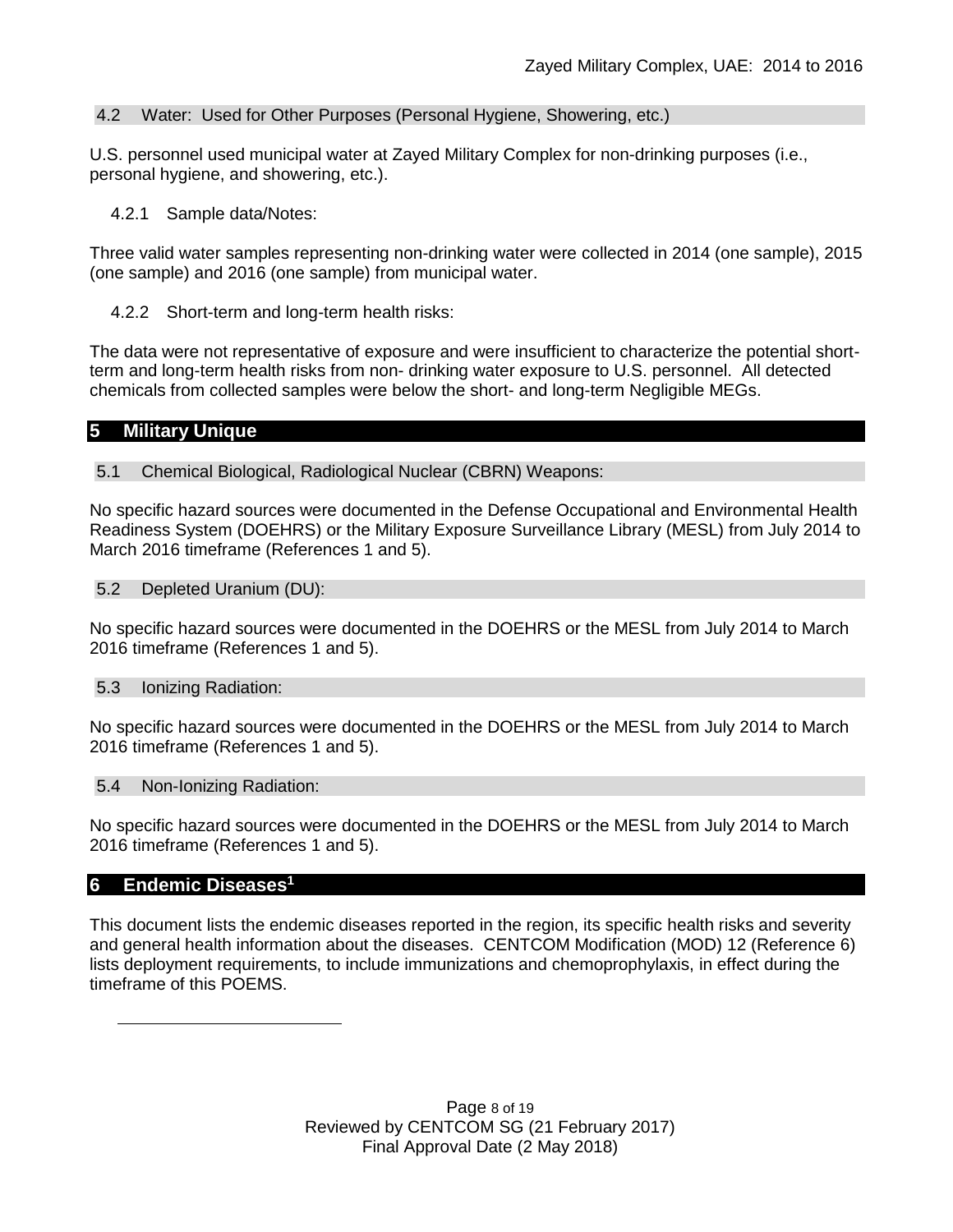### 6.1 Food borne and Waterborne Diseases

Food borne and waterborne diseases in the area are transmitted through the consumption of local food and water. Local unapproved food and water sources (including ice) are heavily contaminated with pathogenic bacteria, parasites, and viruses to which most U.S. Service Members have little or no natural immunity. There is still underreporting of specific disease incidence. Diarrheal diseases are expected to temporarily incapacitate a very high percentage of U.S. personnel within days if local food, water, or ice is consumed. Hepatitis A and typhoid fever infections typically cause prolonged illness in a smaller percentage of unvaccinated personnel. Vaccinations are required for DOD personnel and contractors. In addition, although not specifically assessed in this document, significant outbreaks of viral gastroenteritis (e.g., norovirus) and food poisoning (e.g., Bacillus cereus, Clostridium perfringens, Staphylococcus) may occur. Key disease risks are summarized below:

Mitigation strategies were in place and included consuming food and water from approved sources, vaccinations (when available), frequent hand washing and general sanitation practices.

6.1.1 Diarrheal diseases (bacteriological)

**High, mitigated to Low**: Unmitigated health risk to U.S. personnel was high year round. Diarrheal diseases (bacteriological) could be expected to temporarily incapacitate a very high percentage of personnel (potentially 50% per month) within days if local food, water, or ice was consumed. Field conditions (including lack of hand washing and primitive sanitation) may facilitate person-to-person spread and epidemics. Typically, these result in mild disease treated in outpatient setting; recovery and return to duty in less than 72 hours with appropriate therapy. A small proportion of infections may require greater than 72 hours limited duty, or hospitalization.

6.1.2 Hepatitis A

**Moderate, mitigated to Low:** Unmitigated health risk to U.S. personnel was moderate year round. U.S. Personnel did not drink untreated water, and vaccination for Hepatitis A is required for deployment into the CENTCOM Area of Responsibility (AOR). Hepatitis A typically occurs after consumption of fecally contaminated food or water or through direct fecal-oral transmission under conditions of poor hygiene and sanitation. Field conditions (including primitive sanitation, lack of hand washing) may facilitate outbreaks driven by person-to-person spread. A typical case involves 1 to 3 weeks of debilitating symptoms, sometimes initially requiring inpatient care; recovery and return to duty may require a month or more.

6.1.3 Diarrhea - protozoal

**Moderate, mitigated to Low:** Unmitigated health risk to U.S. personnel was moderate year round. In general, *Cryptosporidium* spp., *Entamoeba histolytica*, and *Giardia lamblia* were the most common protozoal causes of diarrhea wherever sanitary conditions were significantly below U.S. standards. A small number of cases (less than 1% per month attack rate) could occur among personnel consuming local food, water, or ice. Outbreaks affecting a higher percentage of personnel were possible with *Cryptosporidium*. Symptomatic cases may vary in severity; typically mild disease demonstrating recovery and return to duty in less than 72 hours with appropriate therapy; severe cases may require 1 to 7 days of supportive care, followed by return to duty.

> Page 9 of 19 Reviewed by CENTCOM SG (21 February 2017) Final Approval Date (2 May 2018)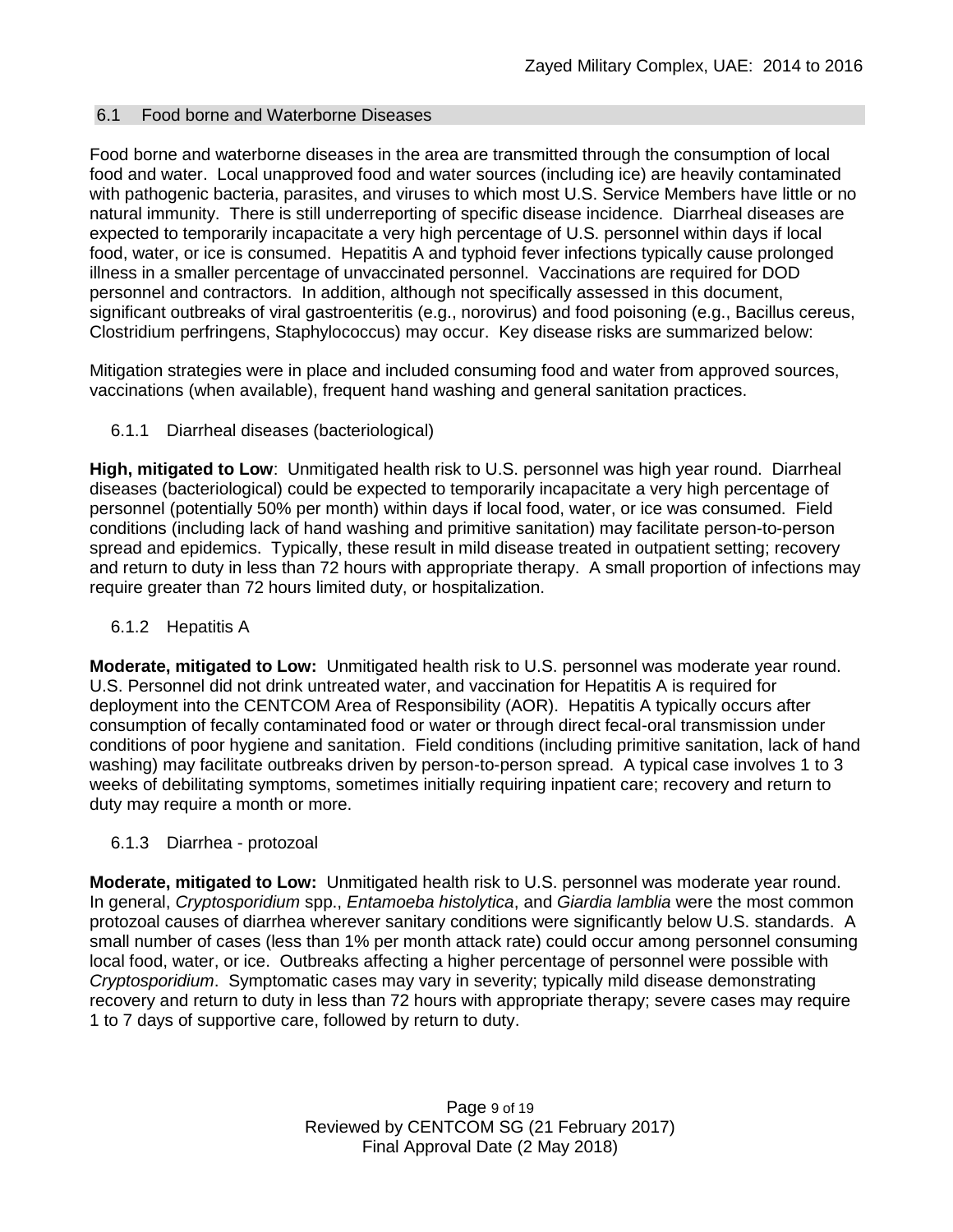## 6.1.4 Typhoid/paratyphoid Fever

**Low:** Unmitigated health risk to U.S. personnel was low year round. Risk was likely elevated during warmer months. Typhoid and paratyphoid fever are acquired through the consumption of fecally contaminated food or water. The two diseases are clinically similar, and in areas where they are endemic, typhoid typically accounts for 90% of cases. Asymptomatic carriers are common with typhoid and contribute to sustained transmission. In countries with a mixture of primitive and modern sanitation and hygiene, outbreaks of typhoid fever can occur and may involve all age groups. A small number of cases (less than 1% per month attack rate) could occur among unvaccinated personnel consuming local food, water, or ice. With appropriate treatment, typhoid and paratyphoid fever are debilitating febrile illnesses typically requiring 1 to 7 days of supportive care, followed by return to duty.

## 6.1.5 Brucellosis

**Low:** Unmitigated health risk to U.S. personnel was low year round. Brucellosis is a common disease in cattle, sheep, goats, swine, and some wildlife species in most developing countries. Humans contract brucellosis through consumption of contaminated dairy products (or foods made with such products) or by occupational exposures to infected animals. The health risk from direct animal contact was likely to be highest in rural areas where livestock were present. The health risk from contaminated dairy products exists countrywide, including urban areas. Rare cases (less than 0.1% per month attack rate) could occur among personnel consuming local dairy products or having direct contact with livestock. With appropriate treatment, brucellosis is a febrile illness of variable severity, potentially requiring inpatient care; convalescence is usually over 7 days even with appropriate treatment.

### 6.1.6 Hepatitis E

**Low:** Unmitigated health risk to U.S. personnel was low year round. Risk was typically highest following spring floods. Hepatitis E occurs in four major genotypes. Genotypes 1 and 2, found primarily in Africa and Asia, cause large numbers of sporadic cases, as well as large outbreaks. Fecal contamination of drinking water is the most common source of exposure for these genotypes. Large outbreaks are usually associated with particularly severe breakdowns in baseline sanitation, as often occurs during heavy rainfall which increases mixing of sewage and drinking water sources. Secondary household cases from person-to-person transmission are uncommon. Unlike hepatitis A, where local populations living in poor sanitary conditions were usually highly immune from childhood exposures, immunity levels for hepatitis E were often much lower, even in areas of extremely poor sanitation. Typically, outbreaks of hepatitis E occur primarily among adults. Although data are insufficient to assess potential disease rates, we cannot rule out rates approaching 1% per month among personnel consuming local food, water, or ice. Rates may exceed 1% per month for personnel heavily exposed during outbreaks in the local population. Typical case involves 1 to 3 weeks of debilitating symptoms, sometimes initially requiring inpatient care; recovery and return to duty may require a month or more.

## 6.1.7 Short-term health risk:

**Low:** The overall short-term unmitigated health risk associated with other food borne and waterborne diseases at Zayed Military Complex was considered high (bacterial diarrhea), moderate (diarrheaprotozoal, hepatitis A) and low (brucellosis, hepatitis E, typhoid fever/paratyphoid fever) if local food or water was consumed. Confidence in the risk estimate was medium.

> Page 10 of 19 Reviewed by CENTCOM SG (21 February 2017) Final Approval Date (2 May 2018)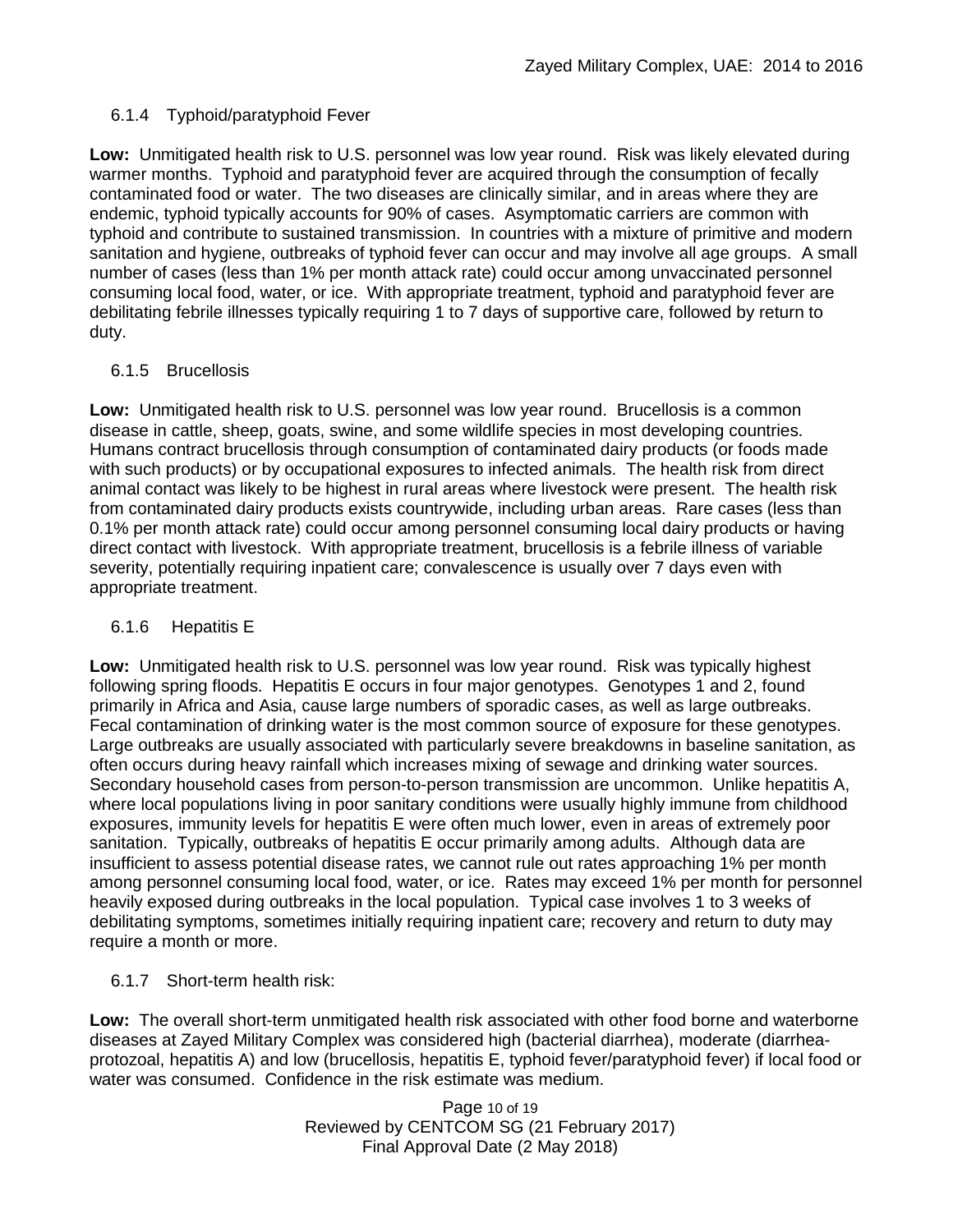## 6.1.8 Long-term health risk:

**None identified based on available data**.Confidence in the risk estimate was medium.

### 6.2 Arthropod Vector-Borne Diseases

During the warmer months, the climate and ecological habitat support populations of arthropod vectors, including mosquitoes, ticks, mites, and sandflies. Significant disease transmission is sustained countrywide, including urban areas. Mitigation strategies were in place and included proper wear of treated uniforms, application of repellent to exposed skin, and use of bed nets and chemoprophylaxis (when applicable). Additional methods included the use of pesticides, reduction of pest/breeding habitats, and engineering controls.

## 6.2.1 Crimean-Congo hemorrhagic fever

**Moderate, mitigated to Low:** Unmitigated health risk to U.S. personnel was moderate year round. Crimean-Congo hemorrhagic fever (CCHF) infections can occur as sporadic cases or clusters of cases, and are associated with tick bites or occupational contact with blood or secretions from infected animals. Outbreaks of CCHF occur infrequently. It is a very severe illness typically requiring intensive care with fatality rates from 5% to 50%.

## 6.2.2 Leishmaniasis

**Low:** Unmitigated health risk to U.S. personnel was low year round. Leishmaniasis is transmitted by sandflies. A small number of cases (less than 1% per month attack rate) could occur among personnel exposed to sandfly bites in areas with infected people, rodents, dogs, or other reservoir animals. In groups of personnel exposed to heavily infected sandflies in focal areas, attack rates can be very high (over 50%). There are two forms of the disease; cutaneous (acute form) and visceral (a more latent form of the disease). The leishmaniasis parasites may survive for years in infected individuals and this infection may go unrecognized by physicians in the U.S. when infections become symptomatic years later. Cutaneous infection is unlikely to be debilitating, though lesions may be disfiguring. Visceral leishmaniasis disease can cause severe febrile illness, which typically requires hospitalization with convalescence over 7 days.

## 6.2.3 Sandfly fever

**Low:** Unmitigated health risk to U.S. personnel was low year round. The disease is transmitted by sandflies, which typically bite at night and breed in dark places rich in organic matter, particularly in rodent or other animal burrows. Rare cases are possible. Although data are insufficient to assess potential disease rates, 1% to 10% of personnel could be affected per month; under worst conditions disease rates can be as high as 50% with no mitigation measures in place. Incidents can result in debilitating febrile illness typically requiring 1 to 7 days of supportive care followed by return to duty.

### 6.2.4 Sindbis (and Sindbis-like viruses)

**Low**: Unmitigated health risk to U.S. personnel was low year round. Sindbis and sindbis-like viruses are maintained in a bird-mosquito cycle in rural areas and occasionally caused limited outbreaks among humans. The viruses are transmitted by a variety of *Culex* mosquito species found primarily in rural areas. A variety of bird species may serve as reservoir or amplifying hosts. Extremely rare

> Page 11 of 19 Reviewed by CENTCOM SG (21 February 2017) Final Approval Date (2 May 2018)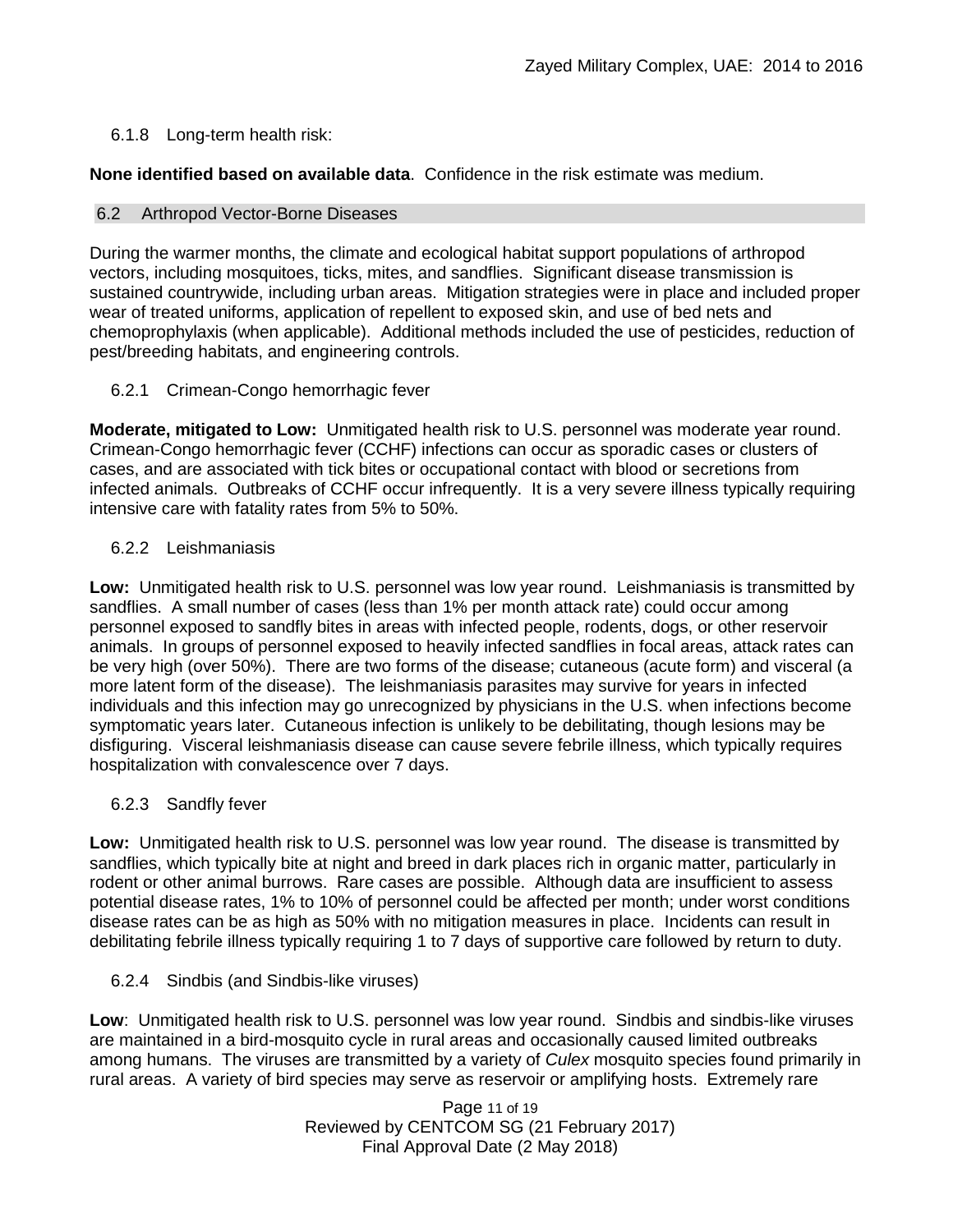cases (less than 0.01% per month attack rate) could have occurred seasonally (April - November). Debilitating febrile illness often accompanied by rash, typically requires 1 to 7 days of supportive care; significant arthralgias may persist for several weeks or more in some cases.

### 6.2.5 Typhus-murine (fleaborne)

**Low**: Unmitigated health risk to U.S. personnel was low year round. Typhus-murine is assessed as present, but at unknown levels. Rare cases are possible among personnel exposed to rodents (particularly rats) and fleabites. Incidents may result in debilitating febrile illness typically requiring 1 to 7 days of supportive care followed by return to duty.

### 6.2.6 West Nile fever

**Low:** Unmitigated health risk to U.S. personnel was low year round. West Nile fever was present and maintained by the bird population and mosquitoes that help to transfer the diseases from birds to humans. The majority of infections in young, healthy adults are asymptomatic although it can result in fever, headache, tiredness, and body aches, occasionally with a skin rash (on the trunk of the body) and swollen lymph glands. West Nile fever is a febrile illness typically requiring 1-7 days of inpatient care followed by return to duty; convalescence may be prolonged.

## 6.2.7 Short-term health risk:

**Low:** The overall short-term unmitigated health risk associated with arthropod vector-borne diseases at Zayed Military Complex was considered moderate (Crimean-Congo hemorrhagic fever) and low (sandfly fever, leishmaniasis (cutaneous and visceral), typhus-murine (fleaborne), West Nile fever, and sindbis). Preventive measures such as proper wear of treated uniforms and application of repellent to exposed skin reduced the health risk to low to none for arthropod vector-vector borne diseases. Confidence in the risk estimate was medium.

6.2.8 Long-term health risk:

**Low:** The unmitigated risk is moderate for leishmaniasis-visceral (chronic). Risk was reduced to low by proper wear of the uniform and application of repellent to exposed skin. Confidence in the risk estimate is high.

### 6.3 Water Contact Diseases

Tactical operations or recreational activities that involve extensive contact with surface water such as lakes, streams, rivers, or flooded fields may result in significant exposure to leptospirosis. Arid portions of UAE without permanent or persistent bodies of surface water do not support transmission of leptospirosis. Risk was restricted primarily to areas along rivers and lakes. These diseases can debilitate personnel for up to a week or more. Leptospirosis risk typically increases during flooding. In addition, although not specifically assessed in this document, bodies of surface water are likely to be contaminated with human and animal waste. Activities such as wading or swimming may result in exposure to enteric diseases including diarrhea and hepatitis via incidental ingestion of water. Prolonged water contact also may lead to the development of a variety of potentially debilitating skin conditions including bacterial or fungal dermatitis. Mitigation strategies were in place and included avoiding water contact and recreational water activities, proper wear of uniform (especially footwear), and protective coverings for cuts/abraded skin.

> Page 12 of 19 Reviewed by CENTCOM SG (21 February 2017) Final Approval Date (2 May 2018)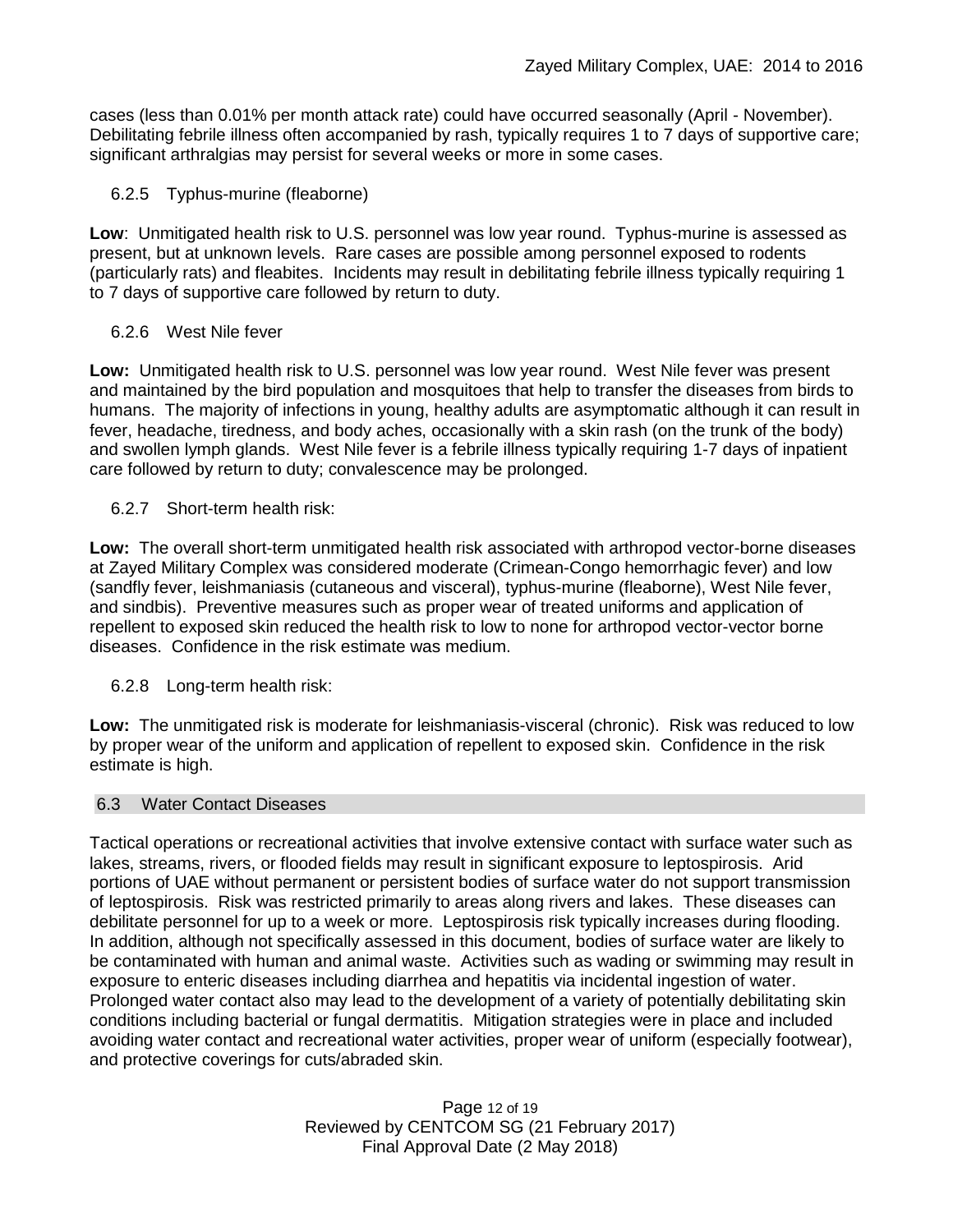## 6.3.1 Leptospirosis

**Moderate, mitigated to Low**: Unmitigated health risk to U.S. personnel was moderate year round. Human infections occur through exposure to water or soil contaminated by infected animals and is associated with wading, and swimming in contaminated, untreated open water. The occurrence of flooding after heavy rainfall facilitates the spread of the organism because as water saturates the environment *Leptospira* present in the soil passes directly into surface waters. *Leptospira* can enter the body through cut or abraded skin, mucous membranes, and conjunctivae. Infection may also occur from ingestion of contaminated water. The acute, generalized illness associated with infection may mimic other tropical diseases (for example, dengue fever, malaria, and typhus), and common symptoms include fever, chills, myalgia, nausea, diarrhea, cough, and conjunctival suffusion. Manifestations of severe disease can include jaundice, renal failure, hemorrhage, pneumonitis, and hemodynamic collapse. Recreational activities involving extensive water contact may result in personnel being temporarily debilitated with leptospirosis.

### 6.3.2 Short-term health risk:

**Low:** The overall short-term unmitigated health risk associated with water contact diseases at Zayed Military Complex was considered moderate (leptospirosis). Preventive measures such as avoiding water contact and recreational water activities; and protective coverings for cuts/abraded skin reduced the health risk to low to none. Confidence in the risk estimate was medium.

#### 6.3.3 Long-term health risk:

None identified based on available data. Confidence in the risk estimate was medium.

#### 6.4 Respiratory Diseases

Although not specifically assessed in this document, deployed U.S. forces may be exposed to a wide variety of common respiratory infections in the local population. These include influenza, pertussis, viral upper respiratory infections, viral and bacterial pneumonia, and others. The U.S. military populations living in close-quarter conditions are at risk for substantial person-to-person spread of respiratory pathogens. Influenza is of particular concern because of its ability to debilitate large numbers of unvaccinated personnel for several days. Mitigation strategies were in place and included routine medical screenings, vaccination, enforcing minimum space allocation in housing units, implementing head-to-toe sleeping in crowded housing units, implementation of proper personal protective equipment (PPE) when necessary for healthcare providers and detention facility personnel.

### 6.4.1 Tuberculosis (TB)

**Low:** Unmitigated health risk to U.S. personnel was low year round. Tuberculosis (TB) is usually transmitted through close and prolonged exposure to an active case of pulmonary or laryngeal TB, but can also occur with incidental contact. Individuals with prolonged indoor exposure to the local population are at increased risk for latent TB infection.

### 6.4.2 Meningococcal meningitis

**Low:** Unmitigated health risk to U.S. personnel was low year round. Meningococcal meningitis is transmitted from person to person through droplets of respiratory or throat secretions. Risk is comparable to the U.S. among unvaccinated personnel who have close contact with the local population. Close and prolonged contact facilitates the spread of this disease. Meningococcal

> Page 13 of 19 Reviewed by CENTCOM SG (21 February 2017) Final Approval Date (2 May 2018)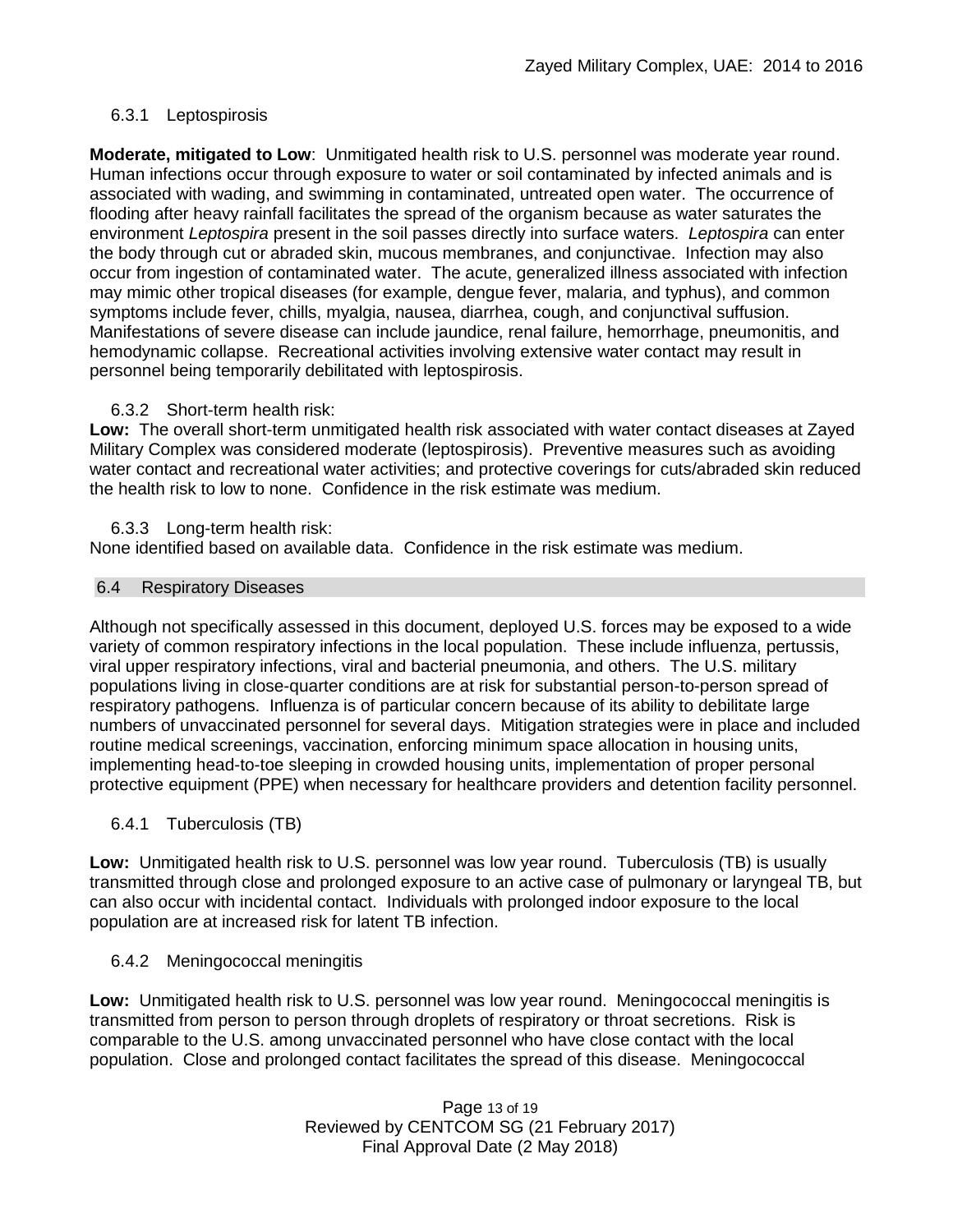meningitis is a potentially very severe disease typically requiring intensive care; fatalities may occur in 5-15% of cases.

6.4.3 Short-term health risk:

**Low:** The overall short-term unmitigated health risk associated with respiratory diseases at Zayed Military Complex was considered low (tuberculosis, meningococcal meningitis). Preventive measures such as vaccination and routine medical screenings reduced the health risk to low to none. Confidence in the risk estimate was medium.

## 6.4.4 Long-term health risk:

**None identified based on available data.** TB was evaluated as part of the post deployment health assessment (PDHA). A TB skin test was required post-deployment if potentially exposed and was based upon individual service policies.

### 6.5 Animal-Contact Diseases

6.5.1 Q-Fever

**Moderate, mitigated to Low:** Unmitigated health risk to U.S. personnel was moderate year round. Rare cases were possible among personnel exposed to aerosols from infected animals, with clusters of cases possible in some situations. Significant outbreaks (affecting 1-50%) could occur in personnel with heavy exposure to barnyards or other areas where animals are kept. Unpasteurized milk may also transmit infection. The primary route of exposure is respiratory, with an infectious dose as low as a single organism. Q-Fever is a debilitating febrile illness, sometimes presenting as pneumonia, typically requiring 1 to 7 days of inpatient care followed by return to duty. Mitigation strategies include consuming approved food sources, avoidance of animals and farms, dust abatement when working in these areas (wet mop, water sprayed on high volume traffic areas, etc.), and proper PPE for personnel working with animals, and immunization.

6.5.2 Rabies

**Low:** Unmitigated health risk to U.S. personnel was low year round. Dogs were the primary reservoir of rabies in UAE, and a frequent source of human exposure. Rabies is transmitted by exposure to the virus-laden saliva of an infected animal, typically through bites, but could occur from scratches contaminated with the saliva. No cases of rabies acquired in UAE have been identified in U.S. Service Members to date. The vast majority (>99%) of persons who develop rabies disease will do so within a year after a risk exposure. There have been rare reports of individuals presenting with rabies disease up to six years or more after their last known risk exposure. Mitigation strategies included command emphasis of CENTCOM GO 1C, reduction of animal habitats, active pest management programs, and timely treatment of feral animal scratches/bites.

6.5.3 Anthrax

No risk from anthrax.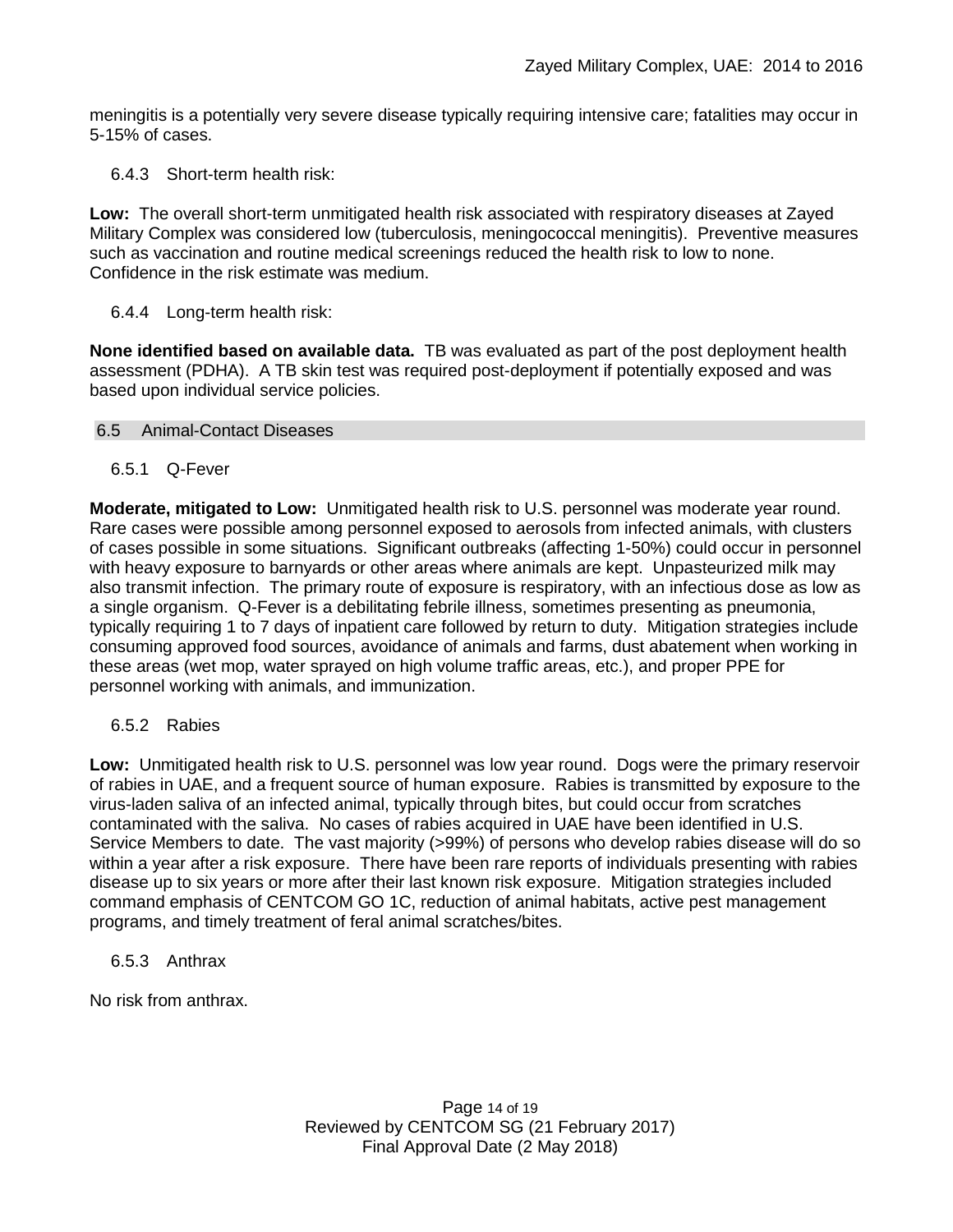### 6.5.4 Short-term health risk:

**Low to None:** The overall short-term unmitigated health risk associated with animal contact diseases at Zayed Military Complex was considered moderate (Q-fever) to Low (rabies). Preventive measures such as consuming approved food sources; immunization; and avoidance of animals and farms reduced the health risk to low to none. Confidence in risk estimate was medium.

6.5.5 Long-term health risk:

**Low:** The long-term risk for rabies is low because the incubation period for rabies can be several years in rare cases.

## **7 Venomous Animal/Insect**

All information was taken directly from the Armed Forces Pest Management Board (Reference7) and the Clinical Toxinology Resources web site from the University of Adelaide, Australia (Reference 8). The species listed below have home ranges that overlap the location of Zayed Military Complex, and may present a health risk if they are encountered by personnel. See Section 10.3 for more information about pesticides and pest control measures.

#### 7.1 Scorpions

 *Androctonus crassicauda (black scorpion)*:Severe envenoming possible and potentially lethal, however most stings cause only severe local pain.

 *Buthacus leptochelys*, *Buthacus yotvatensis*, *Compsobuthus arabicus*, *Compsobuthus maindroni*: Clinical effects unknown; there are a number of dangerous Buthid scorpions, but there are also some known to cause minimal effects only. Without clinical data it is unclear where this species fits within that spectrum.

 *Hemiscorpius arabicus*: Clinical effects uncertain, but related to medically important species, therefore major envenoming cannot be excluded.

*Hottentotta jayakari*: Moderate envenoming possible but unlikely to prove lethal.

 *Vachoniolus globimanus:* Clinical effects unknown; there are a number of dangerous Buthid scorpions, but there are also some known to cause minimal effects only. Without clinical data it is unclear where this species fits within that spectrum.

### 7.2 Snakes

- *Cerastes cerastes* and *Cerastes gasperettii*: Potentially lethal envenoming, though unlikely.
- *Echis sochureki and Echis omanensis*: *S*evere envenoming possible, potentially lethal.

 *Pseudocyclophis persicus*: Unknown, but unlikely to cause significant envenoming, most unlikely to be dangerous.

 *Walterinnesia morgani*: Unknown, but potentially lethal envenoming, though unlikely, cannot be excluded.

> Page 15 of 19 Reviewed by CENTCOM SG (21 February 2017) Final Approval Date (2 May 2018)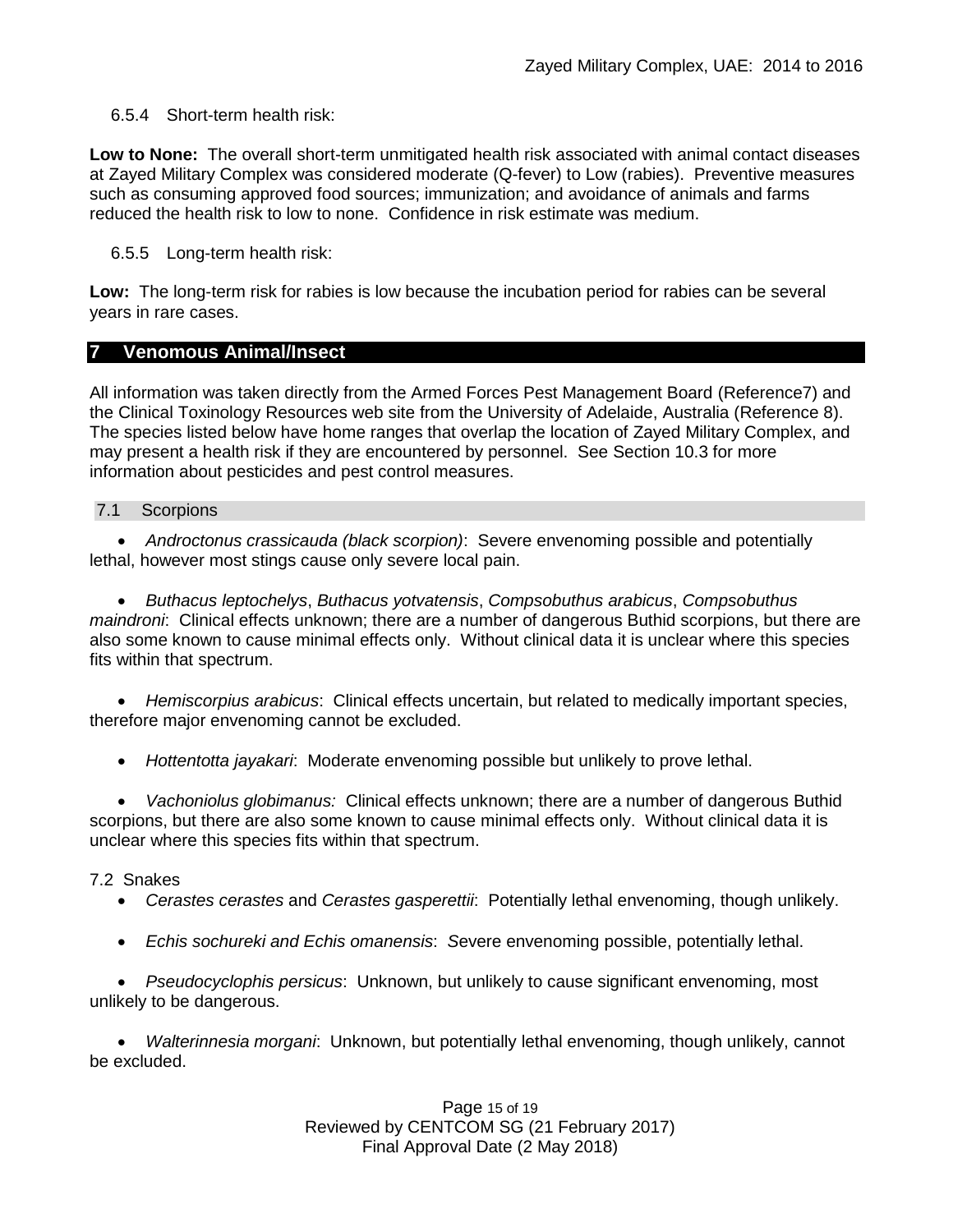### 7.4 Short-term health risk:

**Low:** If encountered, effects of venom vary with species from mild localized swelling to potentially lethal effects. Confidence in the health risk estimate is low (Reference 5, Table 3-6).

*7.5* Long-term health risk:

## **None identified.**

## **8 Heat/Cold Stress**

Zayed Military Complex is located in Abu Dhabi. Abu Dhabi has a hot desert climate. The maximum temperature averages 100 degrees Fahrenheit (°F) from June through September. Most of the rainfall occurs from December through April and averages between 3.9 - 7.9 inches annually. Roughly, 90% of the annual rainfall occurs between November and April, most of it in the winter months from December through March. The remaining six months, particularly the hottest ones of June, July, and August, are dry.

The summer months are marked by two kinds of wind phenomena. The southern and southeasterly *sharqi*, a dry, dusty wind with occasional gusts of 50 miles per hour, occurs from April to early June and again from late September through November. It may last for a day at the beginning and end of the season but for several days at other times. This wind is often accompanied by violent dust storms that may rise to heights of several thousand meters and close airports for brief periods. From mid-June to mid-September the prevailing wind, called the shamal, is from the north and northwest. It is a steady wind, absent only occasionally during this period. The very dry air brought by this shamal permits intensive sun heating of the land surface, but the breeze has some cooling effect. Heat stress/injuries and cold stress/injuries are largely dependent on operational and individual factors instead of environmental factors alone (Reference 9).

#### 8.1 Heat

8.1.1 Short-term health risk:

**High, mitigated to Low:** The short-term health risk of heat injury was high in unacclimated personnel. Preventive measures such as work-rest cycles; and proper hydration reduced the health risk to low.

8.1.2 Long-term health risk:

**Low:** The long-term health risk may be greater to certain susceptible persons–those older (i.e., greater than 45 years), in lesser physical shape, or with underlying medical/health conditions. Longterm health implications from heat injuries were rare but could occur–especially from more serious heat injuries such as heat stroke.It was possible that high heat in conjunction with various chemical exposures could increase long-term health risks, though specific scientific evidence was not conclusive. Confidence in these risk estimates was medium.

### 8.2 Cold

Short-term and Long-term health risks: The risk of cold injury was low. Confidence in this risk estimate was medium.

> Page 16 of 19 Reviewed by CENTCOM SG (21 February 2017) Final Approval Date (2 May 2018)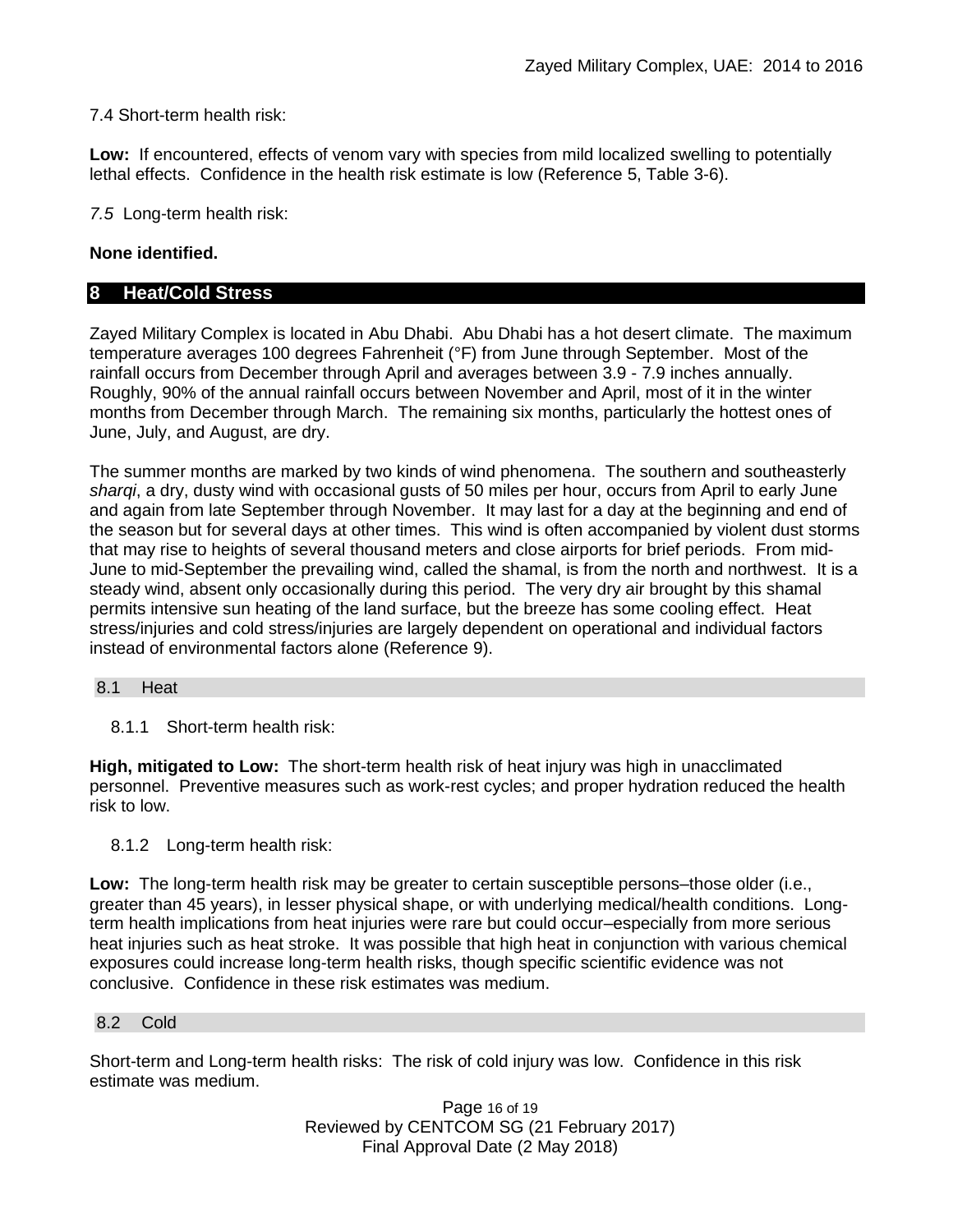#### **9 Noise**

#### 9.1 Continuous:

Aircraft operations have the potential to cause significant noise hazard to flight line and helicopter landing zone support personnel. Because of the potential noise hazard inherent in the helicopter landing zone, personnel are required to wear dual hearing protection when working on the flight line.

Personnel residing in close proximity to generators will routinely be exposed to noise levels as high as 82.0 decibels (dB). Although this is below the 85 dB threshold requiring hearing protection, it still presents a concern for hearing conservation.

#### 9.1.1 Short-term health risk:

Low: The short-term risk of noise injury with appropriate hearing protection use is low. Few exposed personnel (if any) are expected to have noticeable health effects during mission.

#### 9.1.2 Long-term health risk:

Low to moderate: The long-term risk of noise injury with appropriate hearing protection use is low with few exposed personnel (if any) expected to develop delayed onset, irreversible effects. If protective measures are not used, the risk is elevated to moderate and many exposed personnel are plausibly expected to develop delayed onset, irreversible effects.

#### 9.2 Impulse:

No specific hazard sources were documented in the DOEHRS or the MESL from July 2014 to March 2016 timeframe (References 1 and 5).

### **10 Other Unique Occupational Hazards**

#### 10.1 Potential environmental contamination sources

DoD personnel are exposed to various chemical, physical, ergonomic, and biological hazards in the course of performing their mission. These types of hazards depend on the mission of the unit and the operations and tasks which the personnel are required to perform to complete their mission. The health risk associated with these hazards depends on a number of elements including what materials are used, how long the exposures last, what is done to the material, the environment where the task or operation is performed, and what controls are used. The hazards can include exposures to heavy metal particulates (e.g., lead, cadmium, manganese, chromium, and iron oxide), solvents, fuels, oils, and gases (e.g., carbon monoxide, carbon dioxide, oxides of nitrogen, and oxides of sulfur). Most of these exposures occur when performing maintenance task such as painting, grinding, welding, engine repair, or movement through contaminated areas. Exposures to these occupational hazards can occur through inhalation (air), skin contact, or ingestion; however, exposures through air are generally associated with the highest health risk.

#### 10.2 Fuel/Petroleum Products/Industrial Chemical Spills

No specific hazard sources were documented in the DOEHRS or the MESL from July 2014 to March 2016 timeframe (References 1 and 5).

> Page 17 of 19 Reviewed by CENTCOM SG (21 February 2017) Final Approval Date (2 May 2018)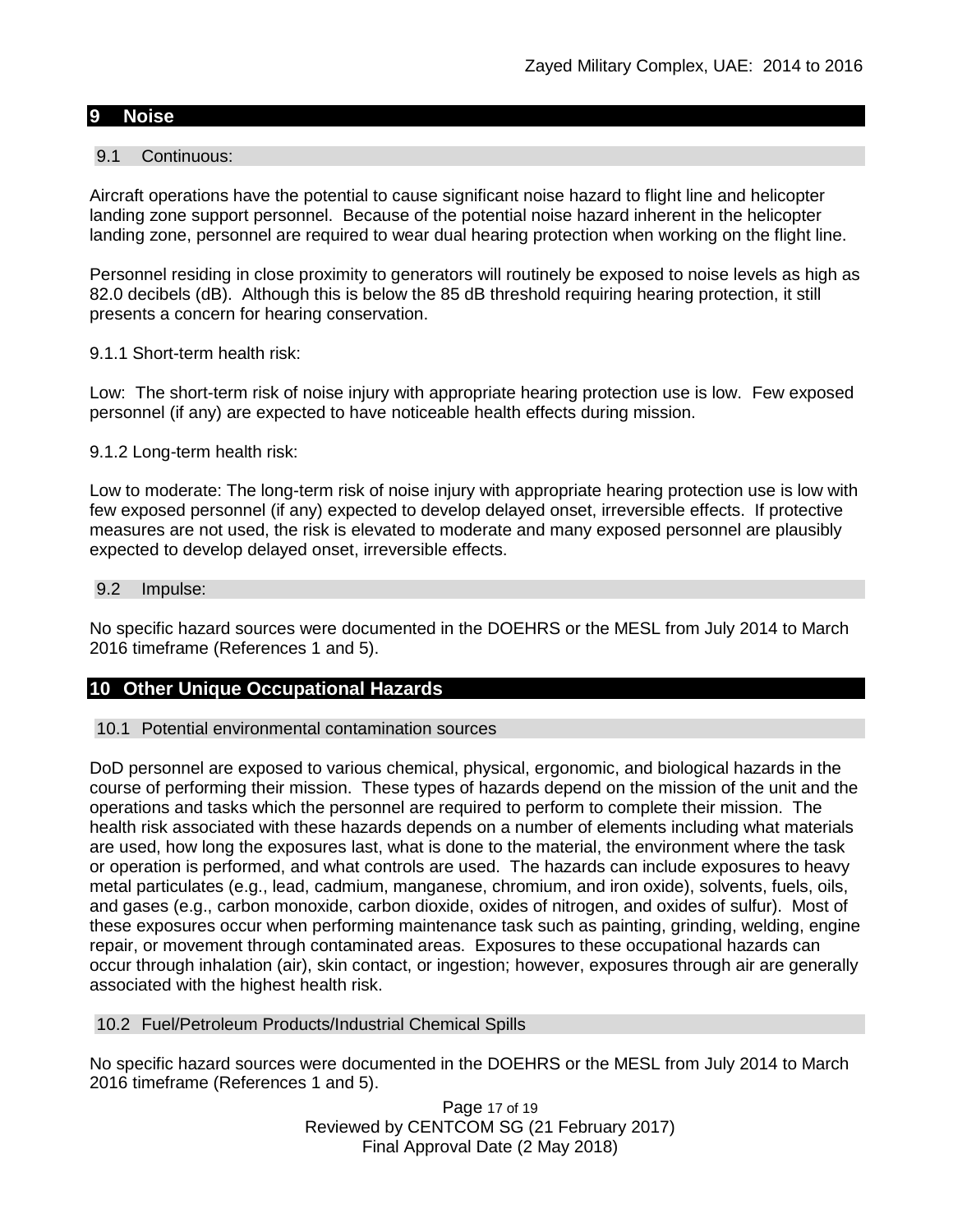#### 10.3 Pesticides/Pest Control

No specific hazard sources were documented in the DOEHRS or the MESL from July 2014 to March 2016 timeframe (References 1 and 5).

#### 10.4 Waste Sites/Waste Disposal

No specific hazard sources were documented in the DOEHRS or the MESL from July 2014 to March 2016 timeframe (References 1 and 5).

#### 10.5 General Sanitation

No specific hazard sources were documented in the DOEHRS or the MESL from July 2014 to March 2016 timeframe (References 1 and 5).

#### 10.6 Lead- based Paint

No specific hazard sources were documented in the DOEHRS or the MESL from July 2014 to March 2016 timeframe (References 1 and 5).

#### 10.7 Asbestos

No specific hazard sources were documented in the DOEHRS or the MESL from July 2014 to March 2016 timeframe (References 1 and 5).

#### 10.8 Burn Pits

Zayed Military Complex does not have a burn pit.

#### **11 References<sup>2</sup>**

 $\overline{a}$ 

- 1. Defense Occupational and Environmental Health Readiness System (referred to as the DOEHRS-EH database) at [https://doehrs-ih.csd.disa.mil/Doehrs/.](https://doehrs-ih.csd.disa.mil/Doehrs/)Department of Defense (DoD) Instruction 6490.03, *Deployment Health*, 2006.
- 2. DoDI 6055.05, Occupational and Environmental Health, 2008.

Page 18 of 19 Reviewed by CENTCOM SG (21 February 2017) Final Approval Date (2 May 2018)

 $2$  NOTE. The data are currently assessed using the 2013 TG230 document. The general method involves an initial review of the data which eliminates all chemical substances not detected above 1-yr negligible MEG. Those substances screened out are not considered acute or chronic health hazards so are not assessed further. For remaining substances, acute and chronic health effects are evaluated separately for air and water (soil is only evaluated for long-term risk). This is performed by deriving separate short-term and long-term population exposure level estimates (referred to as population exposure point concentrations (PEPC) that are compared to MEGs derived for similar exposure durations. If less than or equal to negligible MEG the risk is Low. If levels are higher than negligible then there is a chemical-specific toxicity and exposure evaluation by appropriate SMEs, which includes comparison to any available marginal, critical or catastrophic MEGs. For drinking water, 15 L/day MEGs are used for the screening while site specific 5-15 L/day are used for more detailed assessment. For nondrinking water (such as that used for personal hygiene or cooking), the 'consumption rate' is limited to 2 L/day (similar to the EPA) which is derived by multiplying the 5 L/day MEG by a factor of 2.5 to conservatively assess non-drinking uses of water.